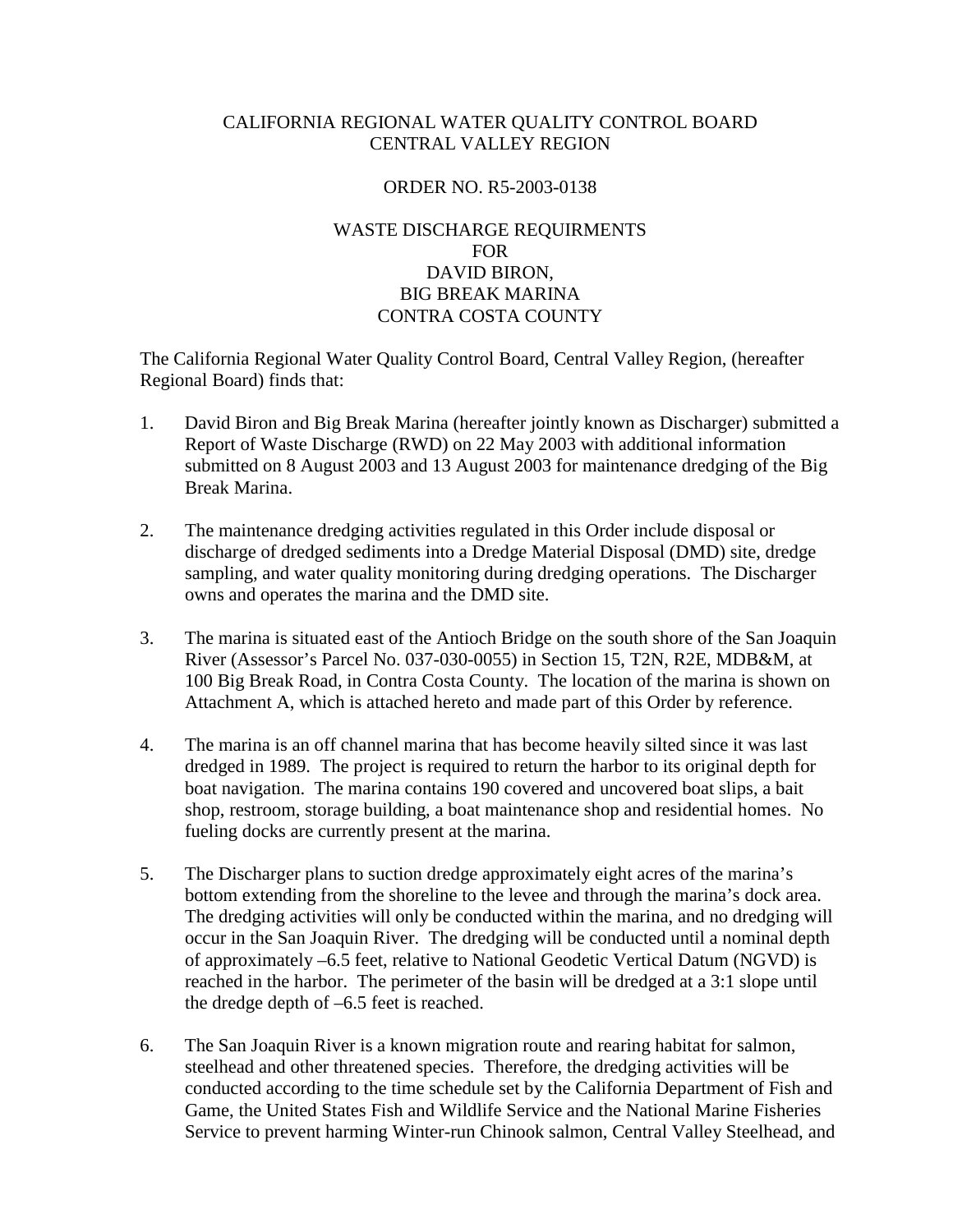Delta smelt. In addition, dredging will be limited to the daylight hours and work will be performed in segments, starting downstream and working progressively upstream, where applicable. The location of the dredging area is shown on Attachment B, which is attached hereto and made part of this Order by reference.

- 7. The dredging activities will remove approximately 12,000 cubic yards of sediment from the marina and discharge the spoils to a DMD pond situated on site.
- 8. Due to the limited time period available for dredge activities within the Delta, the project may require several years to complete. After the project is completed (i.e. dredged 12,000 cubic yards), the Discharger will notify the Regional Board and request that the Order be rescinded.

# **DESCRIPTION OF DREDGING OPERATIONS**

- 9. The removal or excavation, transport and placement of dredge sediments are the primary components of the dredging process. Discharges from dredging operations may contain suspended solids, turbidity, oxygen-depleting compounds, and increased metal concentrations, which impact water quality near the dredging site.
- 10. The Discharger plans to use an eight-inch hydraulic suction dredge equipped with a cutter head for the project. A ten-foot suction tube and a hydraulic pump will be used to remove the sediment from the marina. The dredge material is then pumped as slurry of 20 to 30 percent solids through a pipeline to the DMD site for disposal by evaporation and infiltration. The pump rate for the suction dredge is approximately 2,000 gallon per minute. The area to be dredged is not in a navigation channel, but caution signs will be erected at the entrance to the marina and all pipelines marked by buoys.
- 11. In order to prevent entrainment to endangered species from the dredge suction intake, the Discharger shall operate the hydraulic dredge so that the intake is at or below the surface of the material being removed. The dredge intake may be raised a maximum of three feet above the river bottom for brief periods for the purpose of purging or flushing of the intake system. The Discharger shall install, when practical, a siltation curtain in close proximity to the dredge operation.
- 12. The dredging operation will remove approximately 500 cubic yards of material from the marina daily until the project is completed. The project will generate approximately 40,000 cubic yards of slurry water.
- 13. Sediment can be suspended in the water during dredging if entrainment of the dislodged sediments is incomplete. Many chemical constituents are lipophilic and will preferentially sorb or attach to organically enriched or fine particles of sediment. Therefore, sediment contaminants may correlate with measured physical properties such as grain size and total organic carbon. Water column effects from dredging may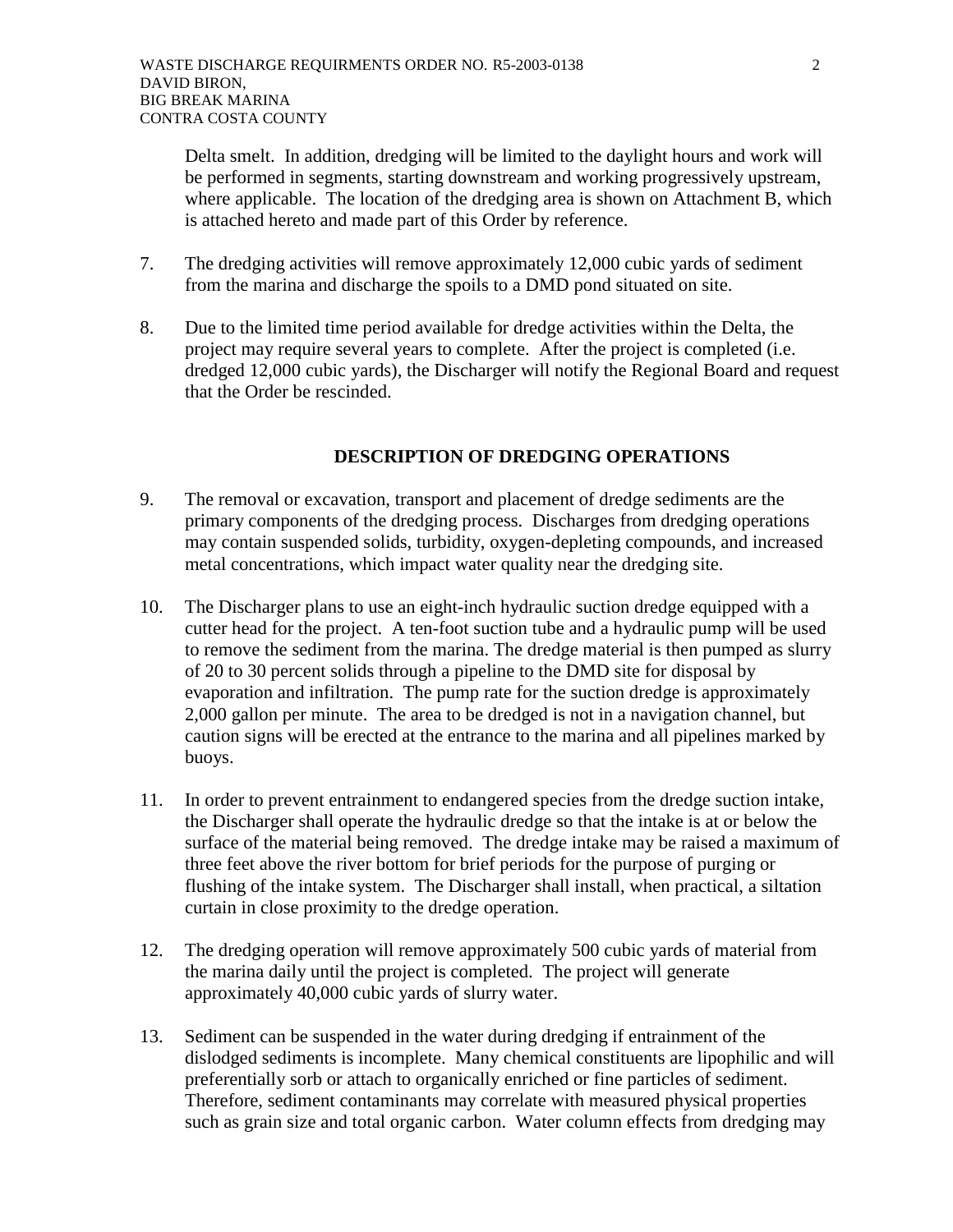occur when contaminants on the sediment particles are either dissolved or resuspended in the water column. Dredging operations may cause some degradation temporarily to surface waters as concentrations of turbidity, total suspended solids, and other wastes may increase and dissolved oxygen decrease as bottom sediments are disturbed in the excavation process. In order to determine if the dredging activities have an impact to the surface waters, receiving water monitoring is appropriate.

## **DREDGE MATERIAL DISPOSAL SITE**

- 14. The RWD indicates that the entire discharge will be retained on land in the DMD pond. The RWD shows that the capacity of the DMD pond is sufficient to contain approximately 40,000 cubic yards of sediment with two feet of freeboard. The DMD site is situated adjacent to the marina (Assessor's Parcel No. 037-030-0055).
- 15. The discharge of dredge water from hopper dredges may increase the suspended sediment load of the surface waters in such a manner as to cause nuisance
- 16. The DMD site is designed to provide settling of the hydraulic dredging slurry. The dimensions of the DMD site are approximately 500 feet in length, 350 feet in width and eight feet deep with an approximately 2-to-1 (horizontal to vertical) side slope. The Discharger calculated the holding capacity of the DMD site to be approximately 8,000,000 gallons, which does not include the two feet of required freeboard.
- 17. The slurry water discharged to the DMD site will be retained on site for disposal through evaporation and percolation. Surficial soils in the DMD site are described as consisting of light gray coarse sands and gravel to a depth of approximately 1.5 feet and gravels with some silt and clay between one to five feet below grade. Based on the soil type, the vertical hydraulic conductivity and horizontal hydraulic conductivity is estimated to be approximately 1.71 X  $10^{-5}$  feet/second and 2.81 X  $10^{-5}$  feet/second respectively. On 8 July 2003, a soil sample was collected from the bottom of the DMD site. The analytical result indicates that soil pH value is 8.8 standard units.
- 18. Liquefaction hazard map, *Estimated Liquefaction Potential*, provided by the Contra Costa County indicates that the site is within an area with "generally high" liquefaction potential. Soils susceptible to liquefaction are loose, clean poorly graded, fine-grained sands. In addition, the site is situated within the 100-year flood plain as shown on the Contra Costa, *Flood Hazard Areas*, map. Therefore, the requirement that berms for the DMD will be designed and constructed under the direct supervision of a California Registered Civil Engineer, Registered Geologist, or Certified Engineering Geologist is appropriate.
- 19. Groundwater is at a depth of approximately 5 feet below ground surface and is believed to flow northward towards the San Joaquin River.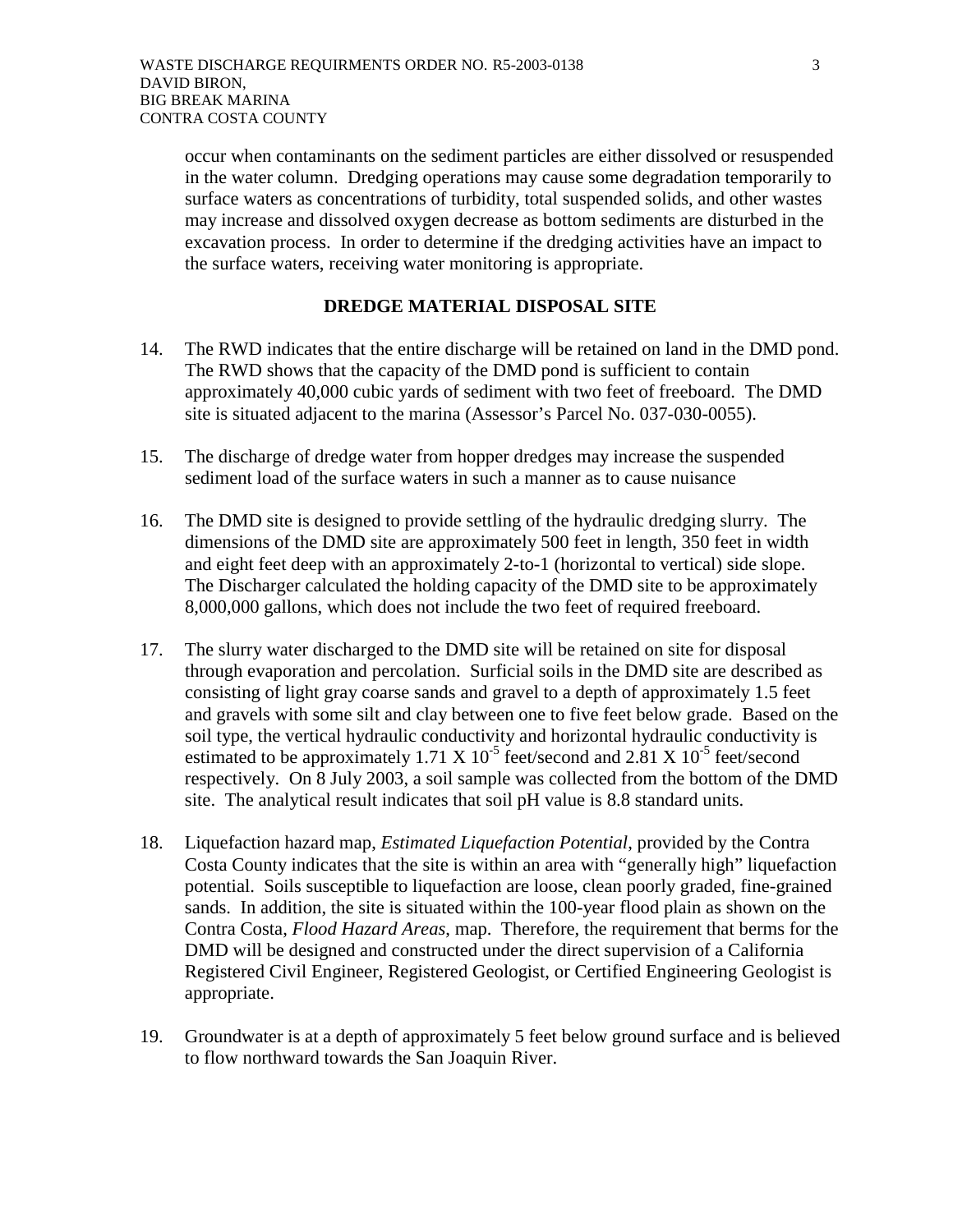- 20. Berms can fail, typically, from a lack of maintenance or overtopping due to wave action. This Order requires a minimum pond freeboard be maintained to prevent overtopping.
- 21. After dredging activities are complete and the dredge material dewatered, the sediment will be reused as fill.

# **CHARACTERISTICS OF DREDGED MATERIALS**

- 22. In order to characterize the proposed dredge sediments, the Discharger collected three sediment samples from the marina on 8 July 2003. The moisture content of the sample was approximately 52 percent.
- 23. The Discharger performed pre-dredge analysis on the sediment samples collected from the marina. The sample data includes chemical constituents present in the extract from dredged sediments using the waste extraction test with deionized water (DIWET). The DIWET data were used to predict the potential characteristics of leachate from dredge materials that are placed onto a DMD site. The DMD site is not equipped with a liner; therefore leachate from dredged sediments may migrate through the soil column to the underlying groundwater.
- 24. Metal contaminants detected in the DIWET extract are aluminum  $(5,220 \mu g/L)$ , antimony (8.24 µg/L), arsenic (10.3 µg/L), barium (46.1 µg/L), beryllium (0.1 µg/L), boron (556  $\mu$ g/L), copper (24.7  $\mu$ g/L), total chromium (10.3  $\mu$ g/L), cobalt (1.03  $\mu$ g/L), lead (9.87  $\mu$ g/L), iron (3,570  $\mu$ g/L), manganese (262  $\mu$ g/L), mercury (0.29  $\mu$ g/L), molybdenum (80.4 µg/L), nickel (10.2 µg/L), selenium (1.17 µg/L), vanadium (62  $\mu$ g/L), and zinc (15.1  $\mu$ g/L). The DIWET extract concentrations are not intended to predict actual leachate concentrations that will occur in the DMD site. The actual leachate concentrations for waste may vary depending on dilution, pH, salinity, and the oxidation state of the waste constituent.
- 25. Leachate from the dredged material is expected to migrate downwards towards the underlying groundwater. As the waste migrates through the soil towards the groundwater, a degree of attenuation will occur. Some of the processes that control attenuation include absorption, diffusion, dispersion and advection.
- 26. The sediment monitoring shows that sediment samples contained small amounts of fluoranthene (11.6  $\mu$ g/kg), pyrene (15.5  $\mu$ g/kg) and tributyltin (22.0  $\mu$ g/kg). Organochlorine pesticides, organophosphorous pesticides, PCBs, and VOCs were not detected in the samples.
- 27. Reduced, anaerobic conditions found in the sediments favor sulfide generation that generally makes metals biologically unavailable. Dredging operations expose the sediment/materials to oxygenated water and aerobic conditions that oxidize the sulfide complexes to sulfate salts resulting in an increase in acidity. As the acidity increase, the pH lowers which generally makes various metals more soluble, bio-available, and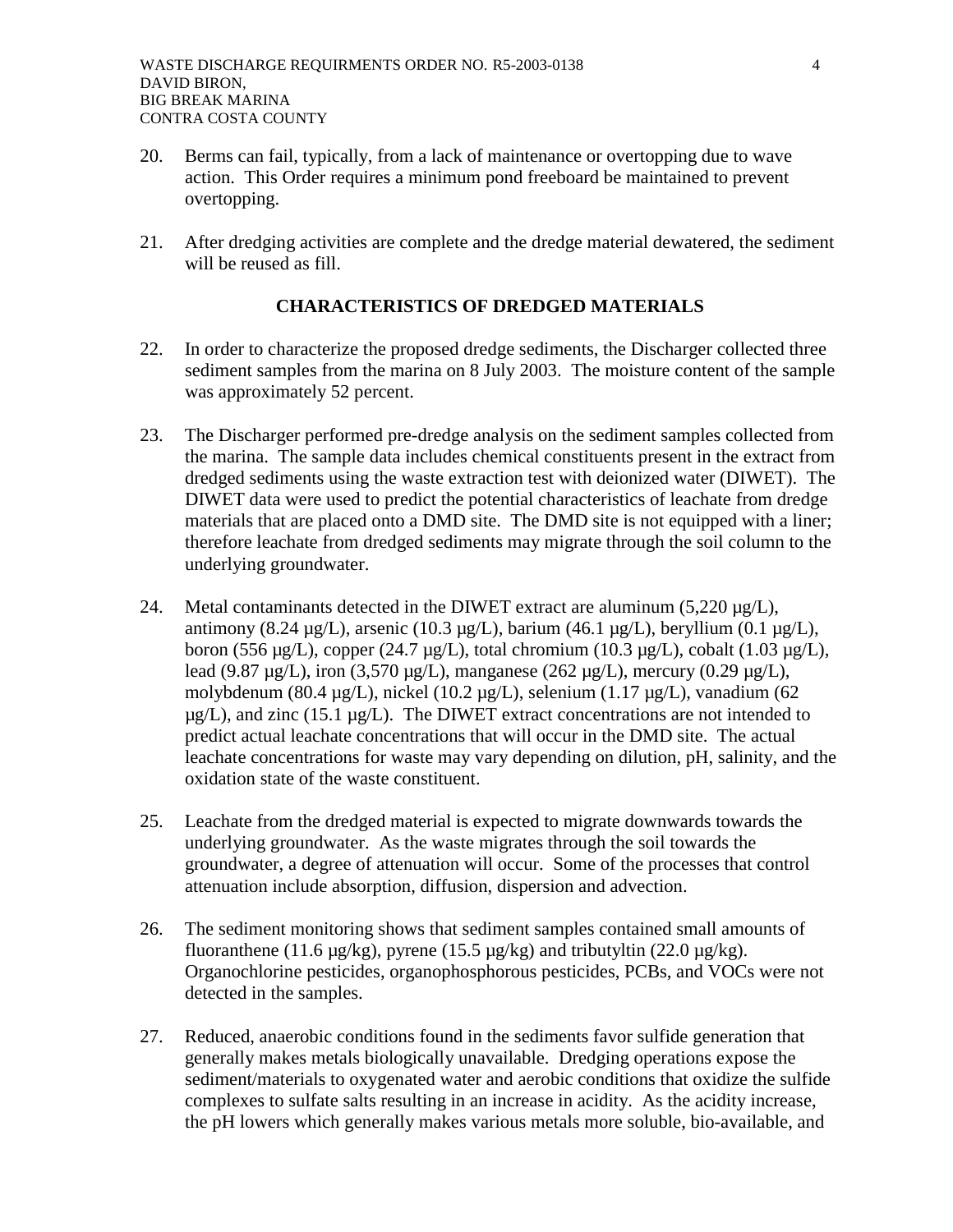toxic. In order to maintain a neutral pH condition in the dredged materials, soil amendments, such as lime, can be added to the dewatered dredged materials to compensate for the acid generation. In order to determine if the dredge material is sufficiently neutralized, requirements for monitoring the pH value of dredged material are appropriate.

28. The sediment sample contained 0.35 percent total sulfur, 0.01 percent total sulfide, and 0.009 percent carbonate. The acid generation potential from total sulfur was –9.7 grams per kilogram. The neutralization potential from carbonate was 7.4 grams per kilogram. Consequently, the acid base potential reported as calcium carbonate was –2.3 grams per kilogram, and the dredge material is predicted to have a net acid generating potential.

## **BASIN PLAN, BENEFICIAL USES, AND REGULATORY CONSIDERATIONS**

- 29. The *Water Quality Control Plan for the Sacramento River and San Joaquin River Basins, Fourth Edition*, (hereafter Basin Plan) designates beneficial uses, establishes water quality objectives, contains implementation plans and policies for protecting waters of the basin, and incorporates by reference plans and policies adopted by the State Water Resources Control Board (State Board). These requirements implement the Basin Plan.
- 30. State Board Resolution No. 68-16 ("Statement of Policy with Respect to Maintaining High Quality Waters in California") requires that the Regional Board, in regulating the discharge of waste, must maintain high quality waters of the state until it is demonstrated that any change in quality will be consistent with maximum benefit to the people of the State, will not unreasonably affect beneficial uses, and will not result in water quality less than that described in the Regional Board's policies (e.g., quality that exceeds water quality objectives).
- 31. The discharges authorized by this Order are consistent with State Board Resolution 68- 16 and 40 CFR 131.12 (the federal antidegradation policy). This Order establishes requirements that will result in best practicable treatment or control of the discharge to assure that pollution or nuisance will not occur and that the discharges will not unreasonably affect beneficial uses or result in water quality less than prescribed in the Basin Plans.
- 32. The surface water drainage is to the San Joaquin River in Sacramento County and is within the designated boundary for the Sacramento-San Joaquin Delta, which is situated in Hydrologic Unit No. 544.0.
- 33. The beneficial uses of the Sacramento-San Joaquin Delta are municipal and domestic supply; agricultural irrigation and stock watering; industrial process and service supply; water contact recreation; noncontact water recreation; warm fresh water habitat; cold fresh water habitat; warm water migration; cold water migration; warm water spawning; wildlife habitat; and navigation.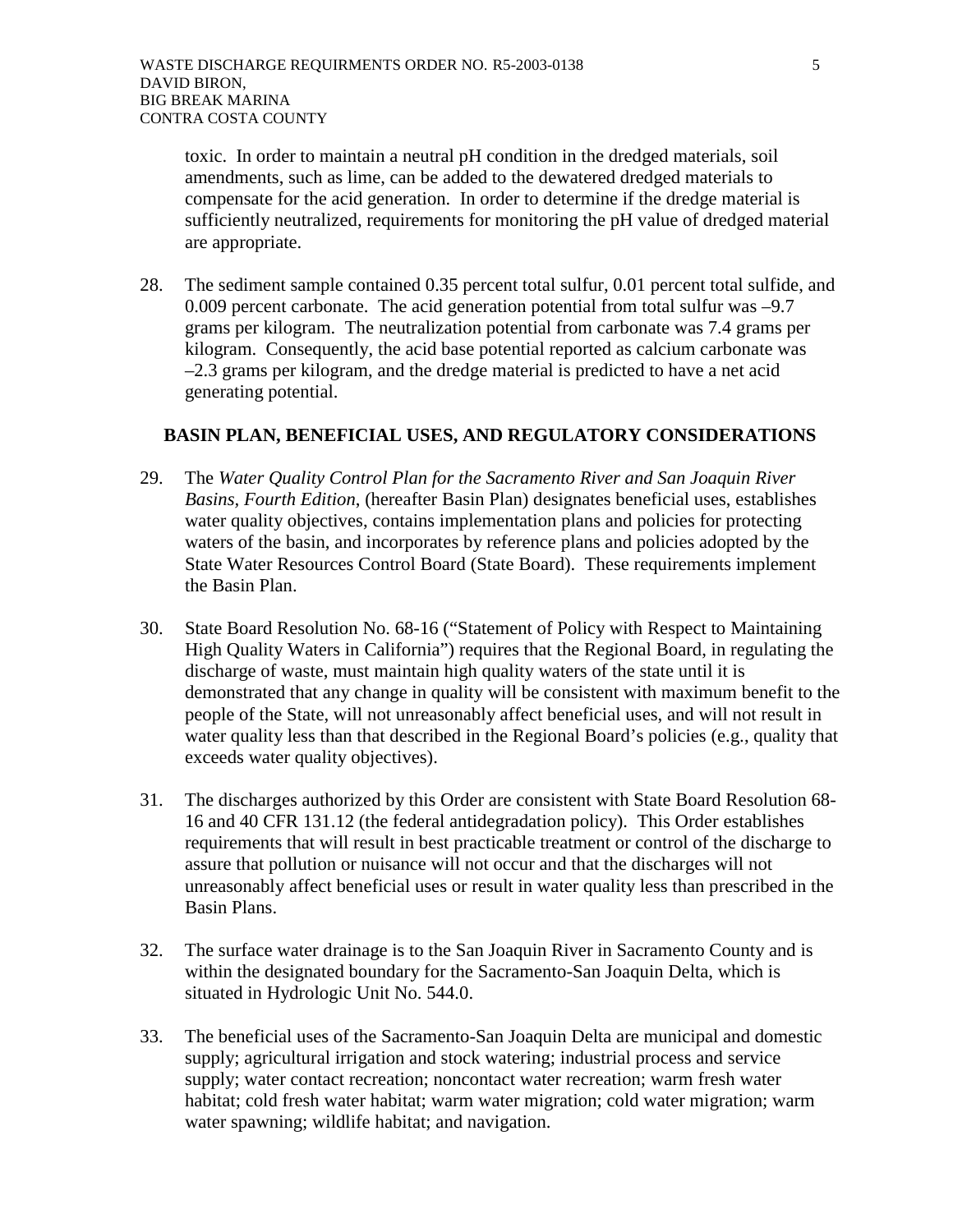- 34. Designated beneficial uses of ground water are municipal and domestic supply, industrial service and process supplies, and agricultural supply.
- 35. Section 13267(b) of the California Water Code provides that: "*In conducting an investigation specified in subdivision (a), the regional board may require that any person who has discharged, discharges, or is suspected of having discharged or discharging, or who proposes to discharge waste within its region, or any citizen or domiciliary, or political agency or entity of this state who has discharged, discharges, or is suspected of having discharged or discharging, or who proposes to discharge, waste outside of its region that could affect the quality of waters within its region shall furnish, under penalty of perjury, technical or monitoring program reports which the regional board requires. The burden, including costs, of these reports shall bear a reasonable relationship to the need for the report and the benefits to be obtained from the reports. In requiring those reports, the regional board shall provide the person with a written explanation with regard to the need for the reports, and shall identify the evidence that supports requiring that person to provide the reports*."

The technical reports required by this Order and the attached "Monitoring and Reporting Program No. R5-2003-0138" are necessary to assure compliance with these waste discharge requirements. The Discharger operates the facility that discharges the waste subject to this Order.

- 36. USEPA adopted the *National Toxics Rule* (NTR) on 5 February 1993 and the *California Toxics Rule* (CTR) on 18 May 2000. These Rules contain water quality standards applicable to this discharge. The State Board adopted the *Policy for Implementation of Toxics Standards for Inland Surface Waters (SIP), Enclosed Bays, and Estuaries of California* (known as the State Implementation Plan) which contains guidance on implementation of the *National Toxics Rule* and the *California Toxics Rule.* CTR and NTR standards may be incorporated in waste discharge requirements where appropriate to implement the Basin Plans.
- 37. The Basin Plan numerical and narrative water quality objectives for surface and groundwater within the basin are achieved primarily through the adoption of waste discharge requirements. Where numerical water quality objectives are listed, these are limits necessary for the reasonable protection of beneficial uses of the water. Where narrative water quality objectives are applicable, the Regional Board must translate the objective following procedures set forth in Chapter IV of the Basin Plan into numerical limitations that implement the narrative objectives.
- 38. The Basin Plan identifies numerical water quality objectives for waters designated as municipal supply. These are the maximum contaminant levels (MCLs) specified in the following provisions of Title 22, California Code of Regulations: Tables 64431-A (Inorganic Chemicals) and 64431-B (Fluoride) of Section 64431, Table 64444-A (Organic Chemicals) of Section 64444, and Table 64449-A (Secondary Maximum Contaminant Levels-Consumer Acceptance Limits) of Section 64449. The Basin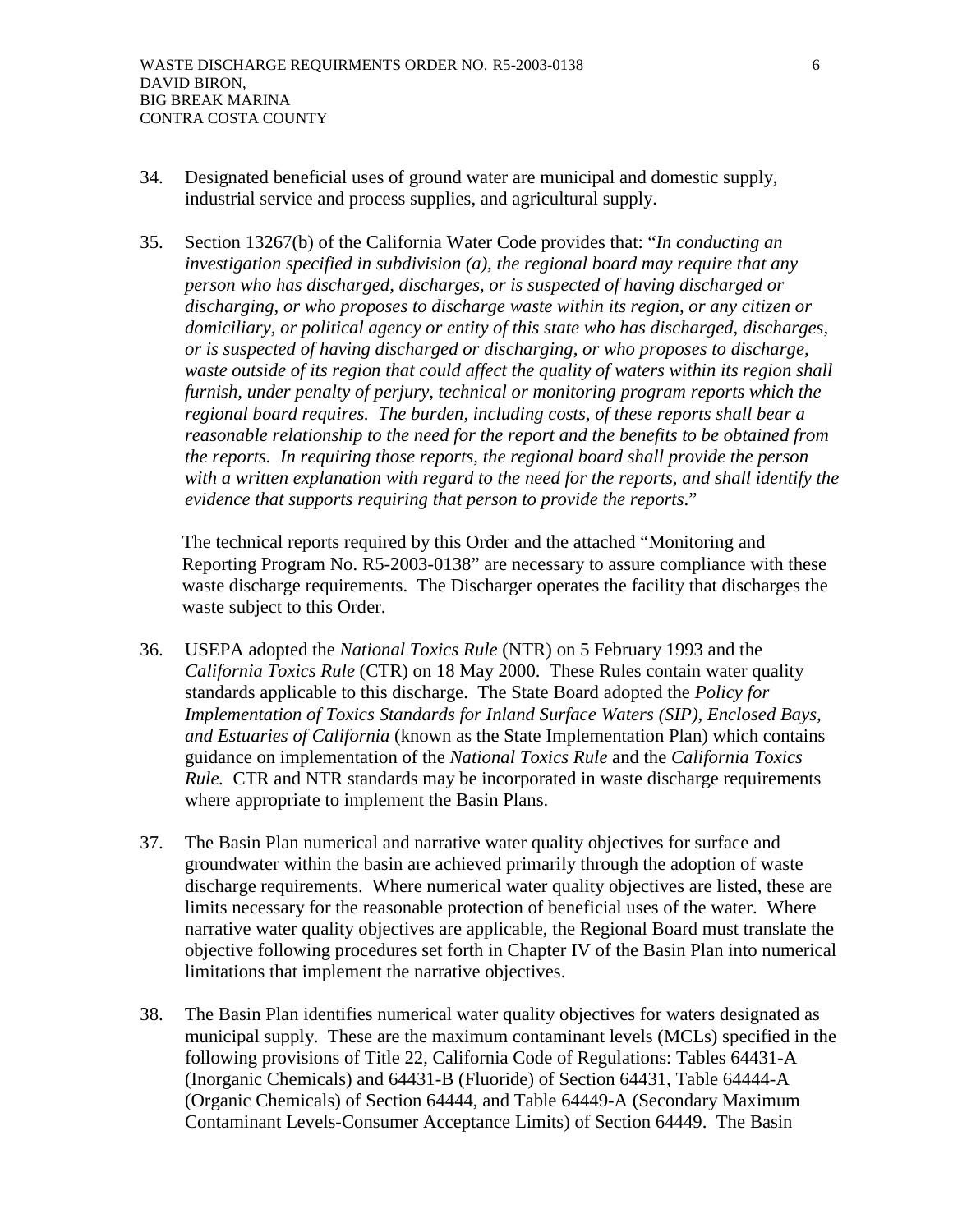Plan's incorporation of these provisions by reference is prospective, and includes future changes to the incorporated provisions as the changes take effect. The Basin Plan recognizes that the Regional Board may apply limits more stringent than MCLs to ensure that waters do not contain chemical constituents in concentrations that adversely affect beneficial uses.

- 39. The Basin Plan contains narrative water quality objectives for chemical constituents, taste and odor, and toxicity. The toxicity objective requires that surface waters and groundwater be maintained free of toxic substances in concentrations that produce detrimental physiological responses in humans, plants, animals, or aquatic life. The chemical constituent objective requires that surface water and groundwater shall not contain chemical constituents in concentrations that adversely affect beneficial uses. The narrative tastes and odors objective prohibits concentrations of taste- or odorproducing substances in concentrations that impart undesirable tastes or odors to water supplies, fish or other products of aquatic origin or that cause nuisance or otherwise adversely affect beneficial uses.
- 40. Section 13241 of the Water Code requires the Regional Board to consider various factors, including economic considerations, when adopting water quality objectives into its Basin Plan. Water Code Section 13263 requires the Regional Board to address the factors in Section 13241 in adopting waste discharge requirements. The State Board, however, has held that a Regional Board need not specifically address the Section 13241 factors when implementing existing numerical or narrative water quality objectives in waste discharge requirements because the factors were already considered in adopting water quality objectives. These waste discharge requirements implement adopted water quality objectives. Therefore, no additional analysis of Section 13241 factors is required.
- 41. The discharges authorized by this Order are consistent with State Board Resolution No. 68-16 and 40 CFR 131.12 (the federal antidegradation policy). This Order establishes requirements that will result in best practicable treatment or control of the discharge to assure that pollution or nuisance will not occur and that the discharges will not unreasonably affect beneficial uses or result in water quality less than prescribed in the Basin Plans. The discharge will not have effluent return flows and will be retained on land within the DMD settling pond. The assimilative capacity of the underlying soil should prevent significant degradation of groundwater from infiltration of incidental waste constituents. The groundwater limits prescribed herein are intended to ensure that the assimilative capacity will not be exceeded. In addition, the Discharger must conduct soil monitoring. If the discharge is found to have the potential to cause water quality impacts, then the Discharger may be required to cease the discharge, change the method of disposal, or take other action(s) to prevent significant groundwater or surface water degradation.
- 42. Section 13260 of the CWC states that each Discharger covered under WDRs shall submit an annual fee. The filing fee accompanying the RWD is the first year's annual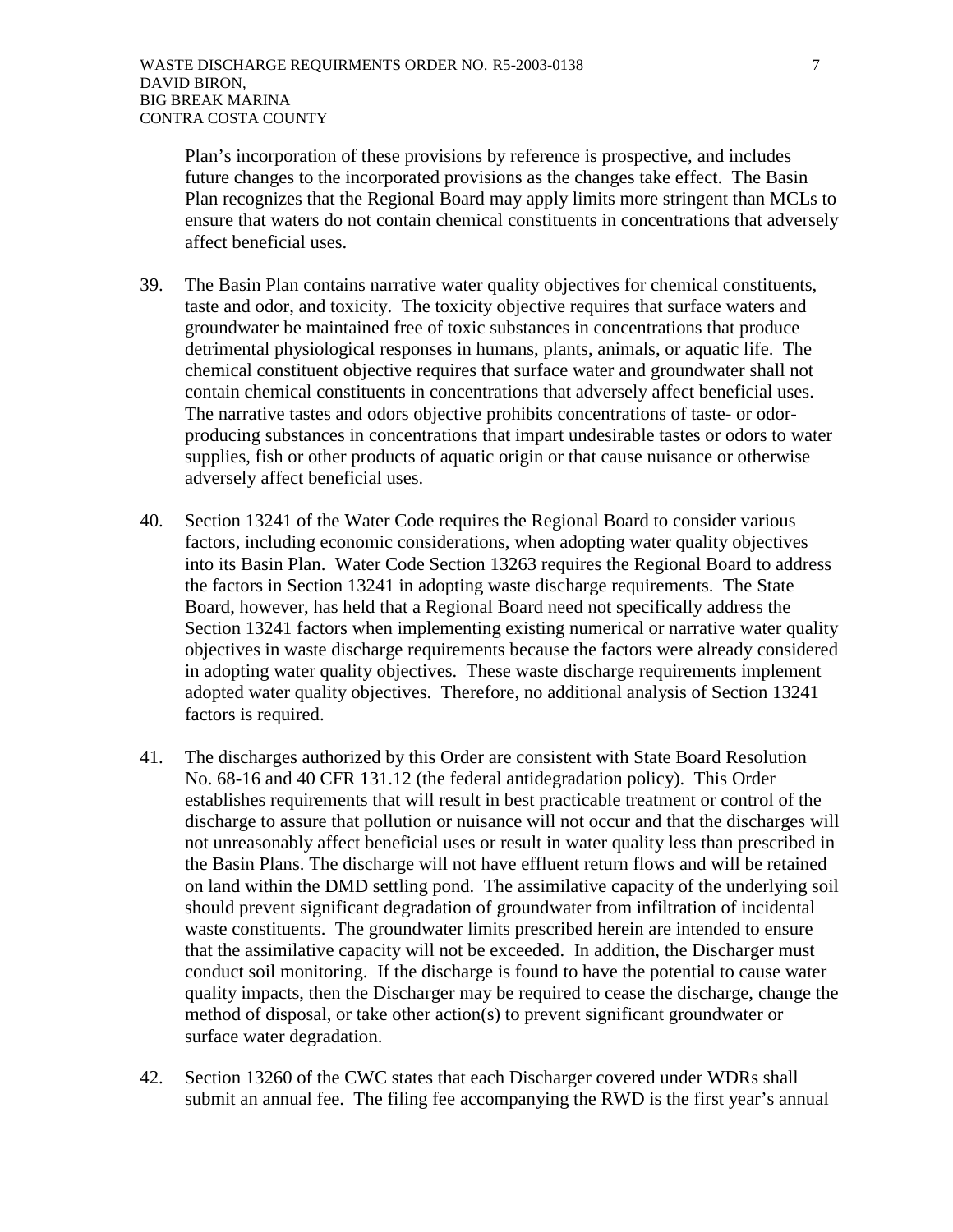fee. The annual fee is based on the threat and complexity of the discharge (California Code of Regulations, Title 23, Division 3, Chapter 9, Section 2200).

- 43. This Order requires a U.S. Army Corps of Engineers Section 10 permit (Rivers & Harbors Act) for dredging operations.
- 44. The discharge authorized herein and the treatment and storage facilities associated with the discharge are exempt from the requirements of Title 27, California Code of Regulations, Section 20005 et seq. The exemption, pursuant to Section 20090(b) of Title 27, is based on the following:
	- a. The Regional Board is issuing waste discharge requirements,
	- b. The discharge complies with the Basin Plan, and
	- c. The wastewater does not need to be managed according to Title 22 CCR, Division 4.5, and Chapter 11, as a hazardous waste.
- 45. Pursuant to Section 13263(g) of the CWC, discharge is a privilege, not a right, and adoption of these General WDRs does not create a vested right to continue the discharge.
- 46. This Order does not preempt or supersede the authority of municipalities, flood control agencies, or other local agencies to prohibit, restrict, or control discharges of waste subject to their jurisdiction.
- 47. The Department of Fish and Game has issued Streambed Alteration Agreement No. R2-2003-187 for the project.
- 48. The Department of Fish and Game has filed a Notice of Exemption for the project in accordance with Title 14, California Code of Regulations, Section 15304(g).

### **SITE SPECIFIC CONDITIONS**

- 49. The Delta waterways are CWA 303(d) listed for chlorpyrifos, DDT, diazinon, Group A pesticides and mercury.
- 50. Agricultural return flows and urban stormwater runoff discharges to the Delta have been found to contain organophosphorous (OP) pesticides. The Delta is 303(d) listed for both chlorpyrifos and diazinon. Hydraulic dredging utilizes river water for slurry transport and therefore, the discharge may also contain the listed OP pesticides.
- 51. The Basin Plan contains a general objective for turbidity. Exceptions to the objective will be considered when a dredging operation causes an increase in turbidity. In this case, an allowable zone of dilution within which turbidity in excess of the limits can be tolerated will be defined for the operation and prescribed in a discharge permit. Dredging operations can be modified to reduce the amount of turbidity. In addition, silt curtains or other measures may be employed to control any turbidity to within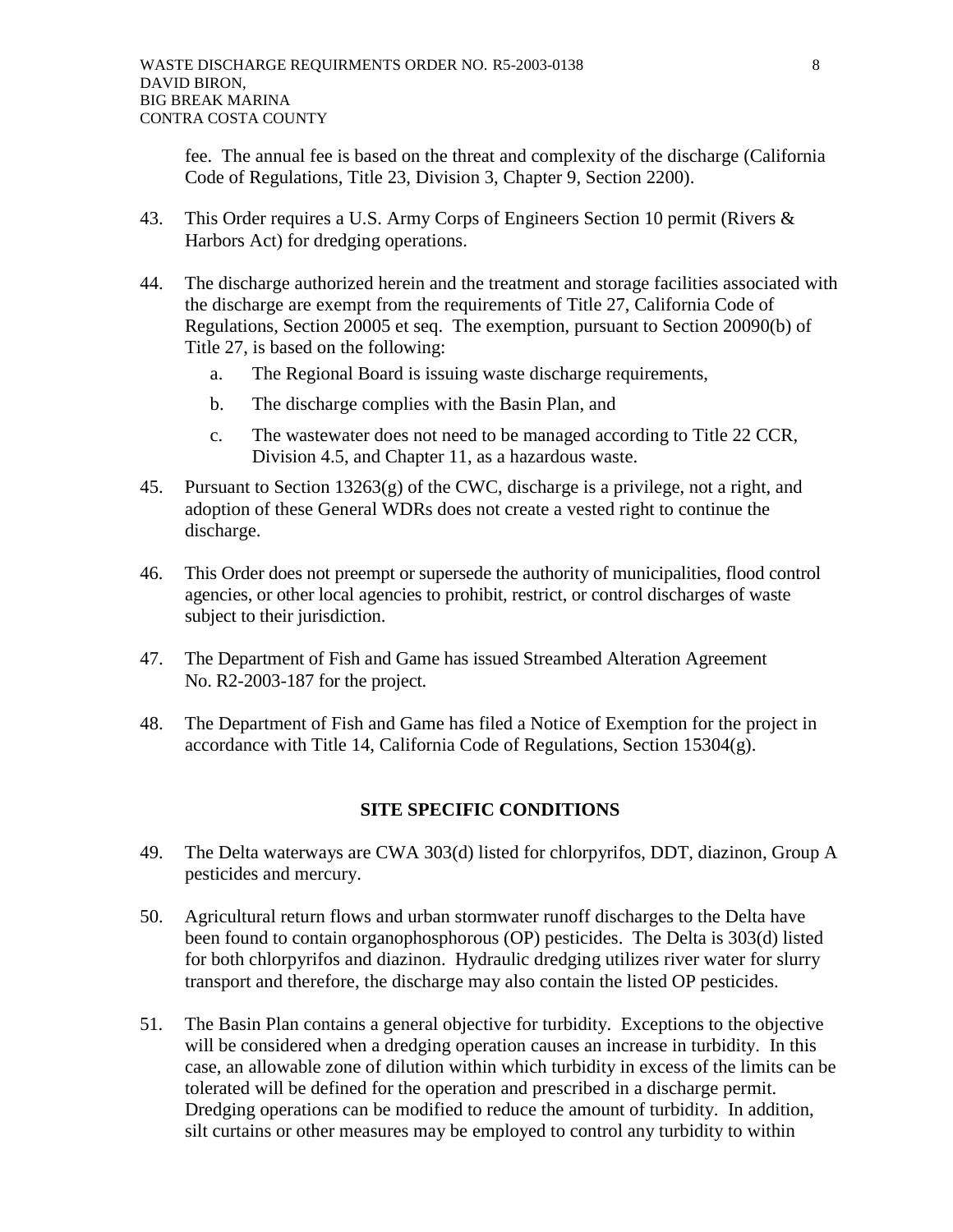50 feet from dredging operations. The point of compliance with the turbidity limitation shall be within 50 feet downstream of the dredging operation.

However, the dredging operation cannot cause or contribute to acute toxicity in the water body at any point of discharge. Therefore, the point of compliance with the toxicity limitation shall be at the point of discharge (i.e. the dredging operation).

52. The site is zoned for recreation and commercial facilities.

# **PUBLIC NOTICE**

- 53. All the above and the supplemental information and details in the attached Information Sheet, incorporated by reference herein, were considered in establishing the following conditions of discharge.
- 54. Interested agencies and persons were notified of the intent to prescribe Order for this discharge and provided an opportunity for a public hearing and an opportunity to submit their written views and recommendations.
- 55. In a public meeting, all comments pertaining to the discharge were heard and considered.

**IT IS HEREBY ORDERED** that pursuant to Sections 13263 and 13267 of the California Water Code, David Biron and Big Break Marina, their agents, successors, and assigns, in order to meet the provisions contained in Division 7 of the California Water Code and regulations adopted hereunder, shall comply with the following:

[Note: Other prohibitions, conditions, definitions, and some methods of determining compliance are contained in the attached "Standard Provisions and Reporting Requirements for Waste Discharge Requirements" dated 1 March 1991.]

# **A. Discharge Prohibitions:**

- 1. Except for the discharge of sediment that is not captured by the hydraulic cutter head, the discharge of wastes to surface waters or surface water drainage courses is prohibited.
- 2. The discharge from dredging operations, including material disturbed by the suction head during dredging, shall not cause or contribute to acute toxicity in the receiving waters.
- 3. Except for activities permitted by the U.S Army Corps of Engineers under Section 10 of the Rivers and Harbors Act and Section 404 of the CWA, soil, silt, or other organic material shall not be placed where such material could pass into surface water or surface water drainage courses.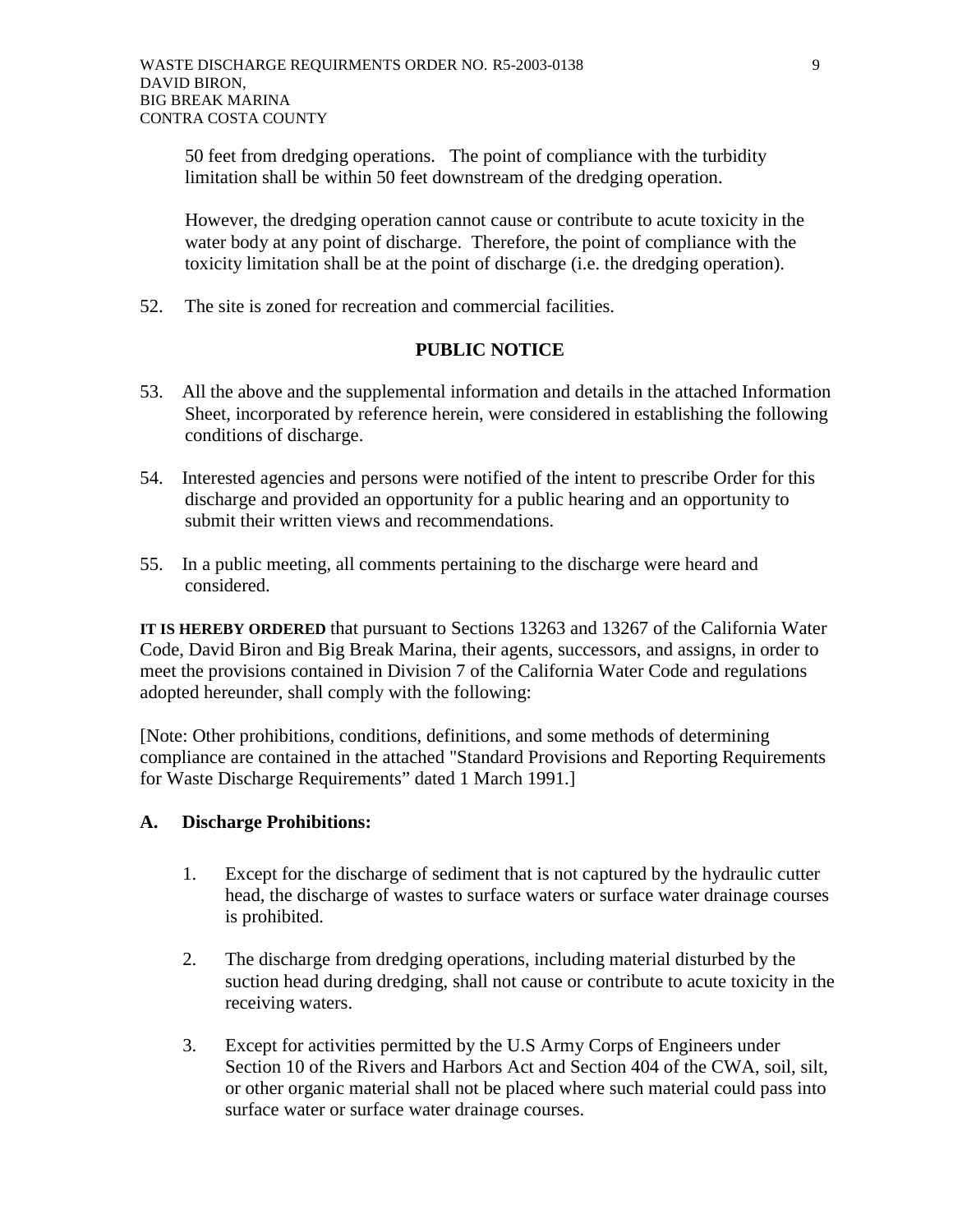- 4. Maintenance dredging shall be confined to the area of operation described in the Finding No. 5 and as shown on Attachment B. The total amount of sediment removed for the project shall be limited to 12,000 cubic yards.
- 5. Dredging activities shall not cause the floor of the harbor to exceed a maximum a depth of approximately –6.5 feet, relative to National Geodetic Vertical Datum (NGVD) is reached in the harbor.
- 6. The discharge of dredged sediments shall be confined to the DMD site.
- 7. Bypass or overflow of untreated or partially treated waste from the confined disposal facility is prohibited.
- 8. The discharge of dredge return water from hopper dredges to surface waters is prohibited.
- 9. Discharge of waste classified either as 'hazardous,' defined in Section 20164 of Title 27, CCR, or 'designated,' as defined in Section 13173 of the California Water Code, is prohibited.
- 10. The discharge of petroleum products to surface waters is prohibited.
- 11. Activities shall not cause visible oil, grease, or foam in the work area or downstream.
- 12. Activities shall not cause turbidity increases, as measured in surface waters 300 feet down-current from the project, in surface waters to exceed:
	- (a) where natural turbidity is between 0 and 5 Nephelometric Turbidity Units (NTUs), increases shall not exceed 1 NTU;
	- (b) where natural turbidity is between 5 and 50 NTUs, increases shall not exceed 20 percent;
	- (c) where natural turbidity is between 50 and 100 NTUs, increase shall not exceed 10 NTUs;
	- (d) where natural turbidity is greater than 100 NTUs, increases shall not exceed 10 percent.
- 13. The Discharger shall notify the Regional Board in writing of the start of any inwater activities.
- 14. The Discharger shall comply with all Department of Fish and Game 1600 requirements for the project specified in Streambed Alteration Agreement No. R2-2003-187. In addition, the Discharger shall comply with dredging requirements contained in the National Marine Fisheries Service consultation letter, dated 19 March 2003.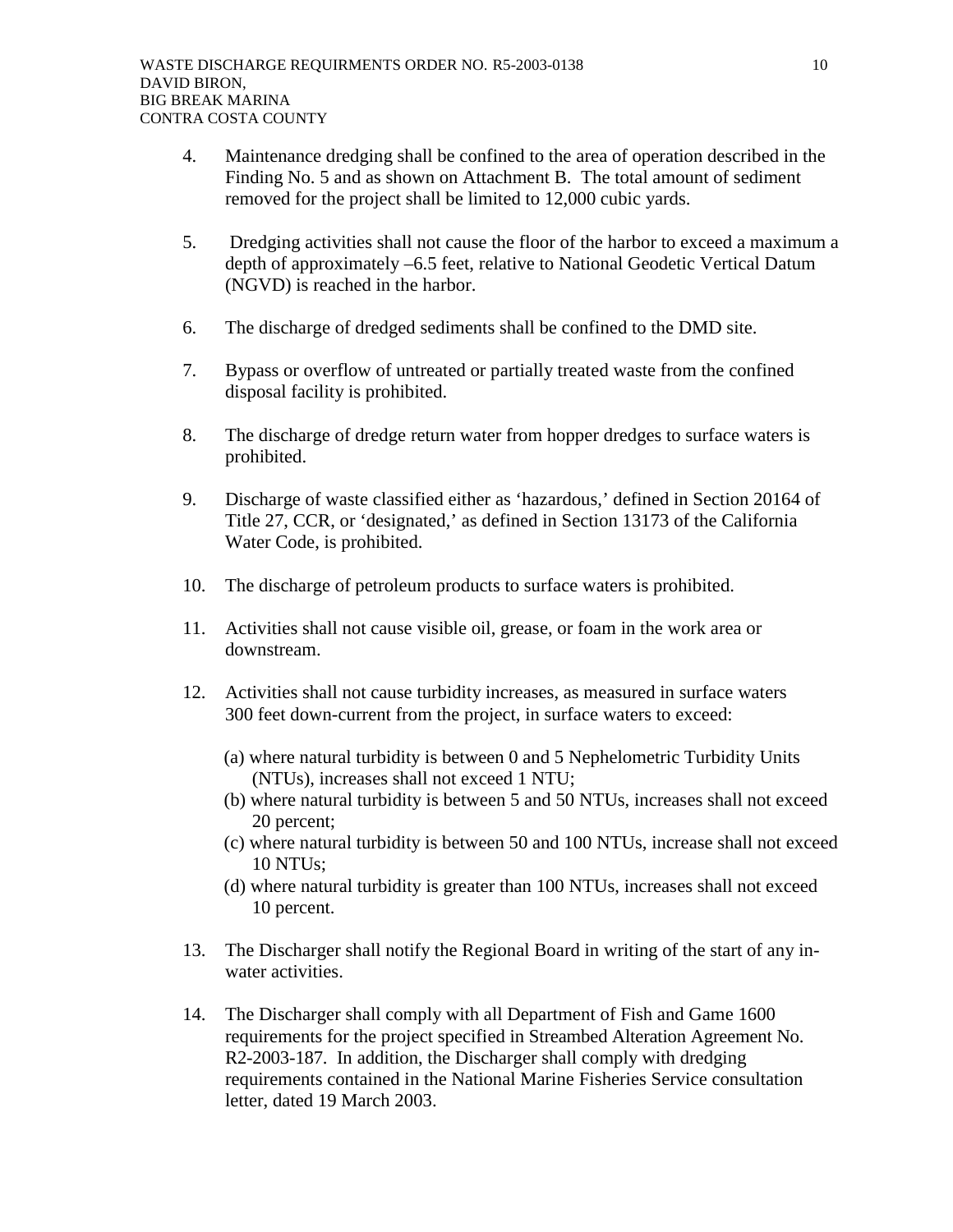15. The discharge of domestic wastewater is prohibited.

## **B. Discharge Specifications:**

- 1. The total amount of dredged material for the project shall not exceed 15,000 cubic yards.
- 2. Neither the treatment nor the discharge shall cause a nuisance or condition of pollution as defined by the California Water Code, Section 13050.
- 3. No waste constituent shall be released or discharged, or placed where it will be released or discharged, in a concentration or in a mass that causes violation of the Groundwater Limitation.
- 4. Objectionable odors originating at the DMD settling pond shall not be perceivable beyond the limits of the property owned by the Discharger.
- 5. As a means of discerning compliance with Discharge Specification No. 5, the dissolved oxygen content in the upper zone (1 foot) of all wastewater in the DMD settling pond shall not be less than 1.0 mg/l.
- 6. The Discharger shall maintain two feet of freeboard in the DMD settling pond at all times.
- 7. The Discharger shall operate all systems and equipment to maximize treatment of return water and optimize the quality of the discharge.
- 8. The DMD site shall be designed, constructed, operated, and maintained to prevent inundation or washout due to floods with a 100-year return frequency.
- 9. Newly constructed or rehabilitated berms at the DMD shall be designed and constructed under the direct supervision of a California Registered Civil Engineer, Registered Geologist, or Certified Engineering Geologist.

# **C. Groundwater Limitation:**

The discharge, in combination with other site–derived sources, shall not cause underlying groundwater to contain waste constituents statistically greater than background water quality.

# **D. Dredge Material Limitations**

After dewatering, the dredged material shall not have a pH less than 6.0 nor greater than 8.0.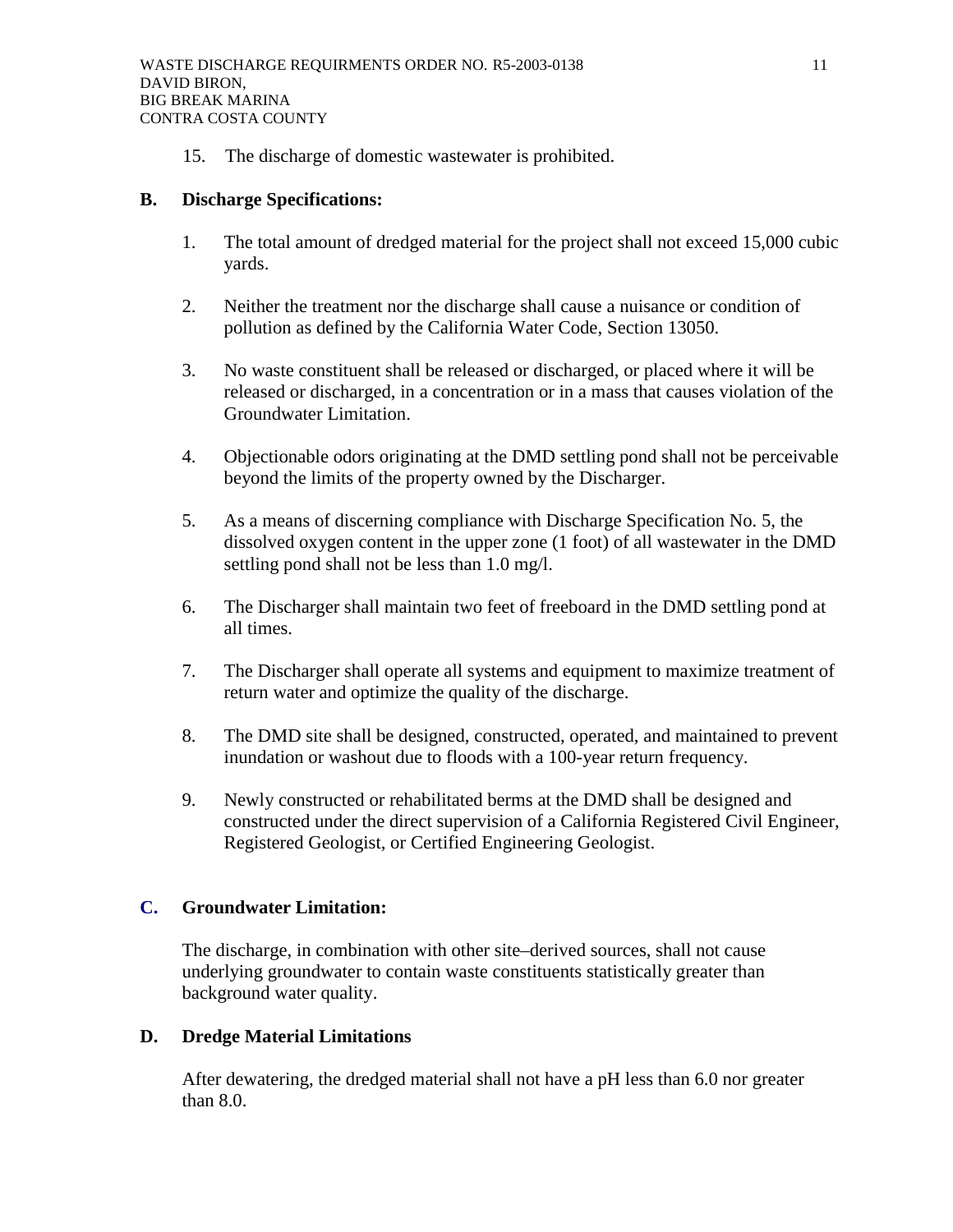### **E. Receiving Water Limitations**

Receiving Water Limitations are based upon water quality objectives contained in the Basin Plan. As such, they are a required part of this Order.

The dredge operation shall not cause the following in the receiving water:

- 1. Concentrations of dissolved oxygen to fall below 7.0 mg/l.
- 2. Oils, greases, waxes, floating material (liquids, solids, foams, and scums) or suspended material to create a nuisance or adversely affect beneficial uses.
- 3. Esthetically undesirable discoloration.
- 4. Fungi, slimes, or other objectionable growths.
- 5. The ambient pH to fall below 6.5, exceed 8.5, or the 30-day average to change by more than 0.5 units.
- 6. The ambient temperature to increase more than 5°F.
- 7. Deposition of material that causes nuisance or adversely affects beneficial uses.
- 8. Aquatic communities and populations, including vertebrate, invertebrate, and plant species, to be degraded.
- 9. Toxic pollutants to be present in the water column, sediments, or biota in concentrations that adversely affect beneficial uses; that produce detrimental response in human, plant, animal, or aquatic life; or that bioaccumulate in aquatic resources at levels which are harmful to human health.
- 10. Violation of any applicable water quality standard for receiving waters adopted by the Regional Board or the State Board pursuant to the CWA and regulations adopted thereunder.
- 11. Taste or odor-producing substances to impart undesirable tastes or odors to fish flesh or other edible products of aquatic origin or to cause nuisance or adversely affect beneficial uses.
- 12. The fecal coliform concentration in any 30-day period to exceed a geometric mean of 200 MPN/100 ml or cause more than 10 percent of total samples to exceed 400 MPN/100 ml.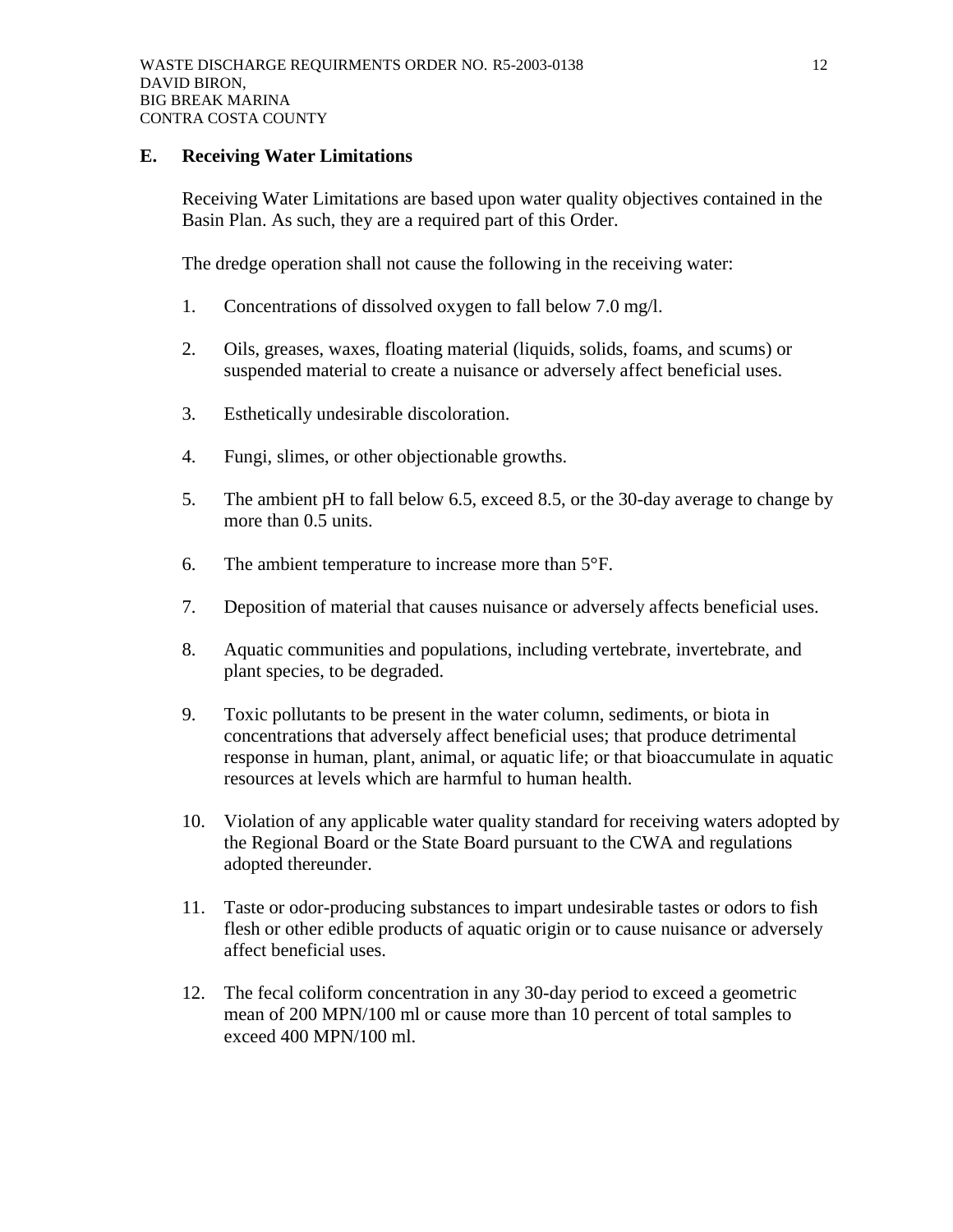## **F. Provisions**

All of the following reports shall be submitted pursuant to Section 13267 of the California Water Code and shall be prepared by registered professionals as described by Provision F. 3:

- 1. Pursuant to Section 13267 of the California Water Code, the Discharger may be required to submit other technical reports as directed by the Executive Officer.
- 2. The Discharger shall comply with the attached Monitoring and Reporting Program No. R5-2003-0138, which is part of this Order, and any revision thereto as ordered by the Executive Officer.
- 3. All technical reports required herein that involve planning, investigation, evaluation, or design, or other work requiring interpretation and proper application of engineering or geologic sciences, shall be prepared by or under the direction of persons registered to practice in California pursuant to California Business and Professions Code sections 6735, 7835, and 7835.1. To demonstrate compliance with sections 415 and 3065 of Title 16, CCR, all technical reports must contain a statement of the qualifications of the responsible registered professional(s). As required by these laws, completed technical reports must bear the signature(s) and seal(s) of the registered professional(s) in a manner such that all work can be clearly attributed to the professional responsible for the work.
- 4. Within **60 days** of receiving sample data that shows that the dewatered dredge material has a pH value less than 6.0 standard unit, the Discharger must submit a Dredge Material pH Management Workplan. The workplan shall describe the improvements and/or corrective action(s) taken to stabilize and maintain the dredge material's pH value between 6.0 and 8.0 standard units.
- 5. Within **60 days** of staff approval of the Dredge Material pH Management Workplan, the Discharger shall submit a report certifying that all the improvements and corrective actions specified in the workplan have been implemented. The report shall also evaluate the effectiveness of the workplan on controlling the dredge material pH condition.
- 6. The Discharger shall take all reasonable steps to prevent any discharge in violation of this Order. Violations may result in enforcement action, including Regional Board or court orders requiring corrective action or imposing civil monetary liability, or in revision or rescission of the Order.
- 7. The Discharger shall comply with the "Standard Provisions and Reporting Requirements for Waste Discharge Requirements", dated 1 March 1991, which are by reference a part of this Order. This attachment and its individual paragraphs are commonly referenced as "Standard Provision(s)."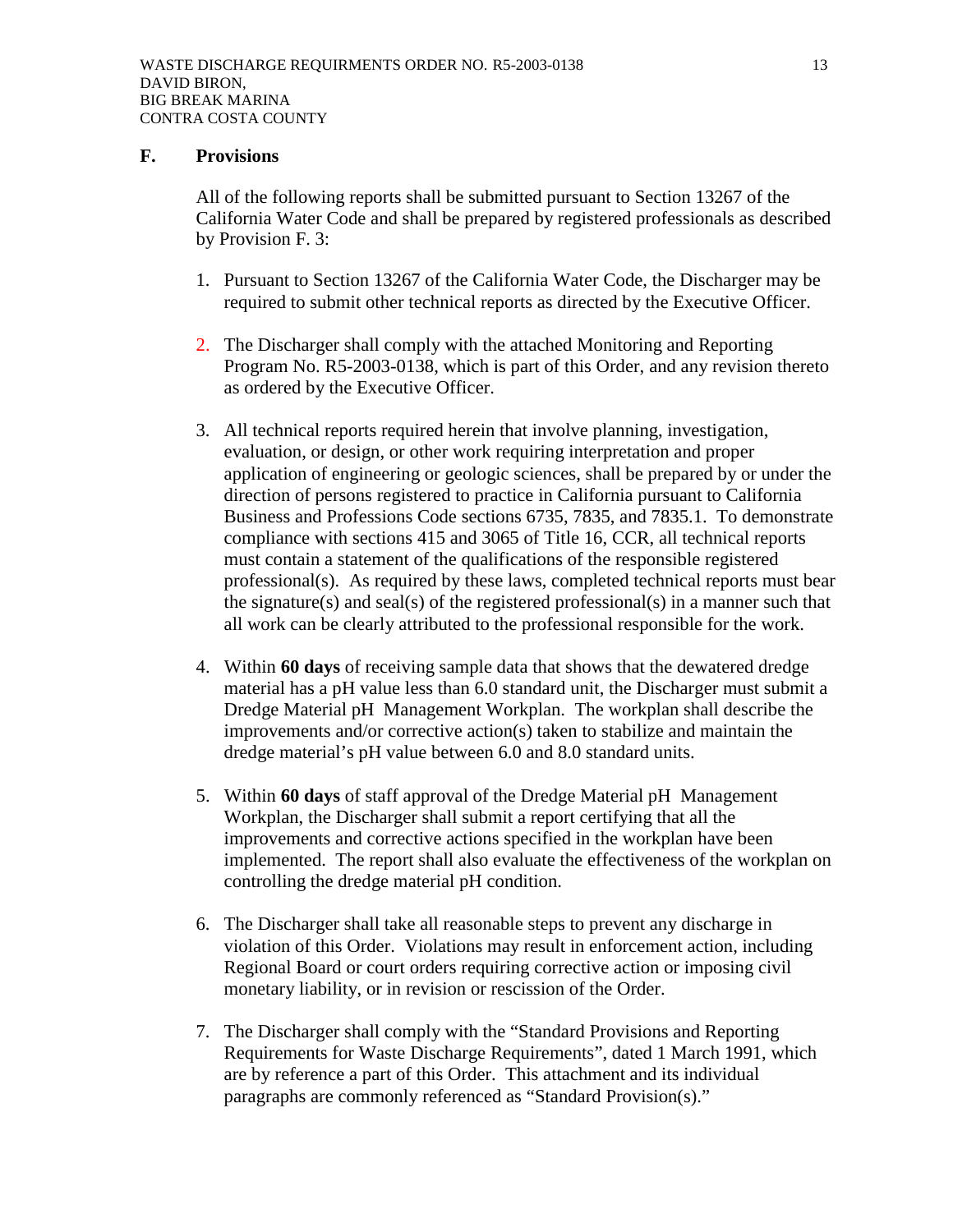- 8. The Discharger shall immediately notify the Regional Board by telephone whenever a violation or an adverse condition occurs as a result of the dredging and disposal operation or the discharge of effluent. Written confirmation shall follow within two (2) weeks. An "adverse condition" is defined as any action or incident that may result in a risk to public health and safety, condition of nuisance, violation of water quality standards or violation of other conditions of this Order.
- 9. The Discharger shall not alternate any material or change the character, location, or volume of the discharge as described in the RWD.
- 10. The Discharger shall comply with all conditions of this Order, including timely submittal of technical and monitoring reports as directed by the Executive Officer. Violations may result in enforcement action, including Regional Board or court orders requiring corrective action, or imposing civil monetary liability, or in revision or rescission of the Order. The Regional Board considers the Discharger to have continuing responsibility for correcting any problems which may arise in the future as a result of the dredging activities and of the subsequent use of the dredge material disposal sites.
- 11. This Order does not relieve the Discharger from the responsibility to obtain other necessary local, State, and Federal permits to construct facilities necessary for compliance with this Order, nor does this Order prevent imposition of additional standards, requirements, or conditions by any other regulatory agency.
- 12. A copy of this Order shall be kept as a reference for dredging operation personnel. Key operating personnel shall be familiar with their contents.

I, THOMAS R. PINKOS, Executive Officer, do hereby certify the foregoing is a full, true, and correct copy of an Order adopted by the California Regional Water Quality Control Board, Central Valley Region on 5 September 2003.

original signed by

THOMAS R. PINKOS, Executive Officer

 $\overline{\phantom{a}}$  ,  $\overline{\phantom{a}}$  ,  $\overline{\phantom{a}}$  ,  $\overline{\phantom{a}}$  ,  $\overline{\phantom{a}}$  ,  $\overline{\phantom{a}}$  ,  $\overline{\phantom{a}}$  ,  $\overline{\phantom{a}}$  ,  $\overline{\phantom{a}}$  ,  $\overline{\phantom{a}}$  ,  $\overline{\phantom{a}}$  ,  $\overline{\phantom{a}}$  ,  $\overline{\phantom{a}}$  ,  $\overline{\phantom{a}}$  ,  $\overline{\phantom{a}}$  ,  $\overline{\phantom{a}}$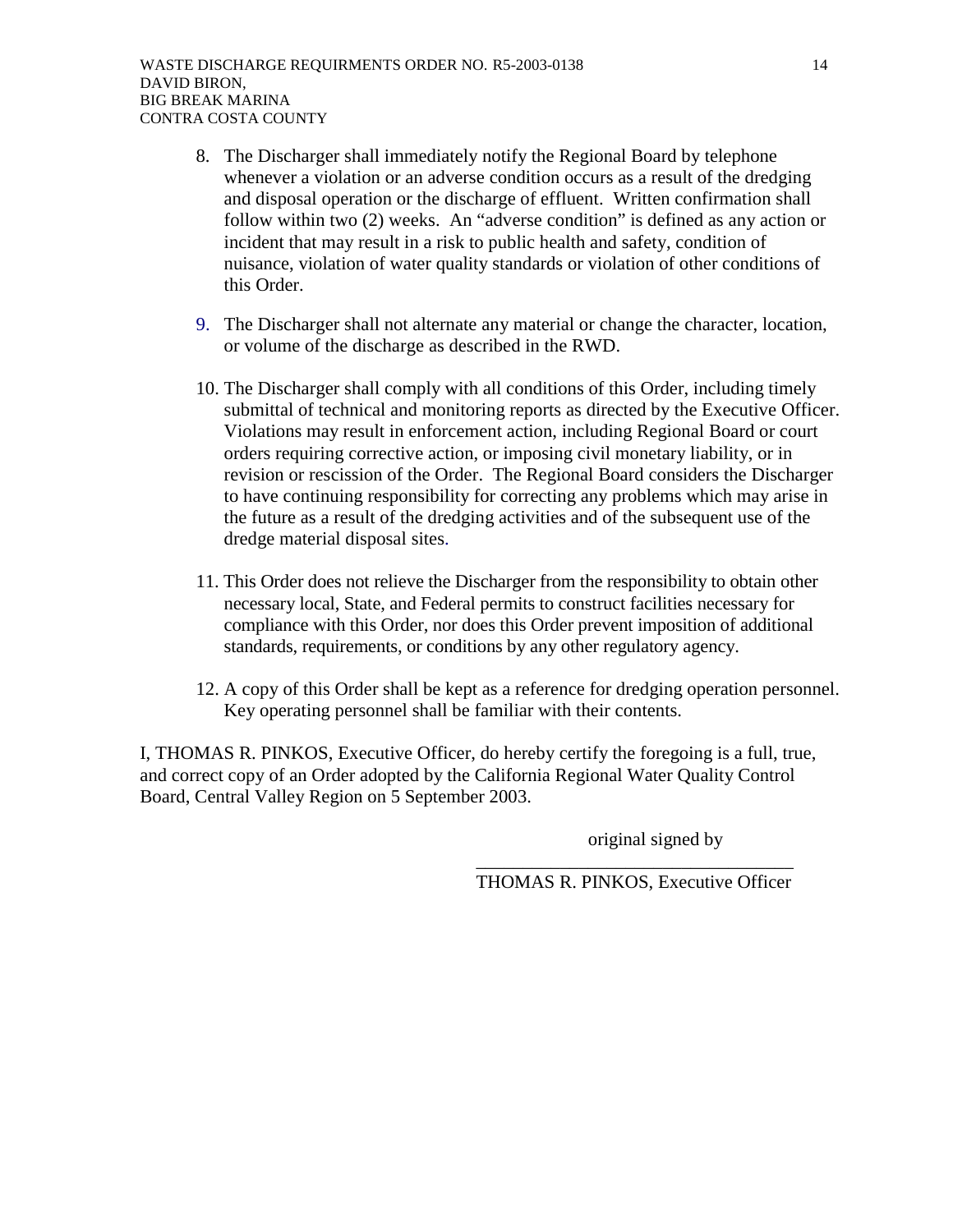# CALIFORNIA REGIONAL WATER QUALITY CONTROL BOARD CENTRAL VALLEY REGION

# MONITORING AND REPORTING PROGRAM NO. R5-2003-0138

### FOR

# DAVID BIRON, BIG BREAK MARINA CONTRA COSTA COUNTY

This Monitoring and Reporting Program (MRP) describes requirements for monitoring dredging operations, Dredge Material Disposal facility and dewatered dredged materials. This MRP is issued pursuant to Water Code Section 13267. The Discharger shall not implement any changes to this MRP unless and until a revised MRP is issued by the Executive Officer. Regional Board staff shall approve specific sample station locations prior to implementation of sampling activities.

All samples should be representative of the volume and nature of the discharge or matrix of material sampled. The time, date, and location of each grab sample shall be recorded on the sample chain of custody form.

Field test instruments (such as those used to test pH, turbidity and dissolved oxygen) may be used provided that:

- 1. The operator is trained in proper use and maintenance of the instruments;
- 2. The instruments are calibrated prior to each monitoring event;
- 3. Instruments are serviced and/or calibrated by the manufacturer at the recommended frequency; and
- 4. Field calibration reports are submitted as described in the "Reporting" section of this MRP.

# **DREDGE OPERATION MONITORING**

Sampling shall be conducted any time dredging operations are performed, including site preparation and debris removal. Grab samples shall be taken at approximately 2/3 of the distance to the bottom. Water samples shall be taken from the following stations:

### Station Description

- **R-1** In an area undisturbed by the dredging operation, and not to exceed 300 feet up current from the dredge operation.
- **R-2** within 50 feet down current of the dredge suction head.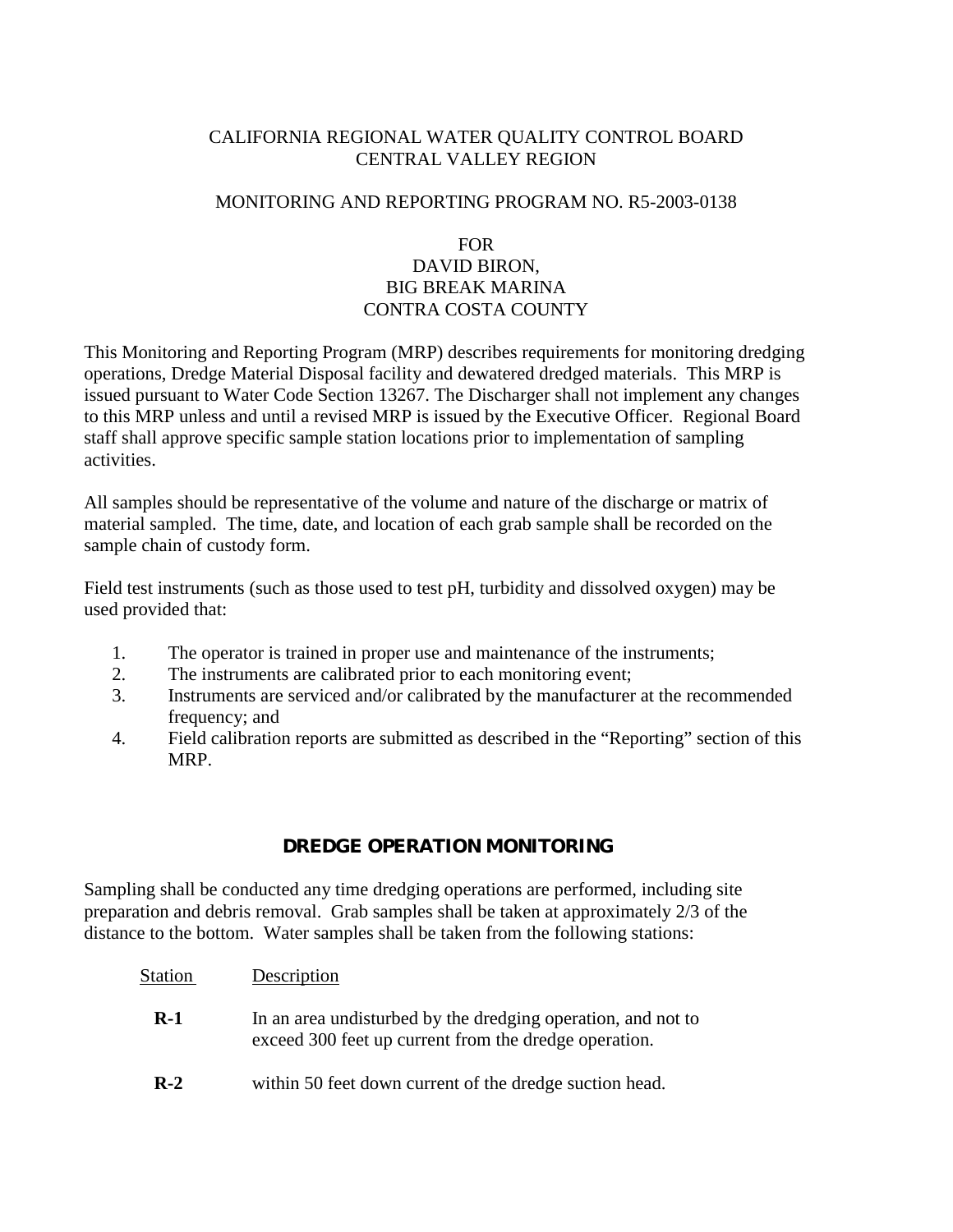Samples shall be collected and analyzed from Stations R-1 and R-2 as follows:

#### **DREDGE OPERATION MONITORING TABLE**

| Constituent                      | <u>Units</u>                                           | <b>Type of Sample</b> | Sampling<br><b>Frequency</b> |
|----------------------------------|--------------------------------------------------------|-----------------------|------------------------------|
| Dissolved Oxygen <sup>1, 2</sup> | mg/1                                                   | Grab                  | Daily                        |
| $pH^{1,2}$                       | Standard units                                         | Grab                  | Daily                        |
| Temperature                      | $\mathrm{P}_{\mathrm{C}}$ or $\mathrm{C}_{\mathrm{C}}$ | Measurement           | Daily                        |
| Turbidity <sup>1, 2</sup>        | <b>NTU</b>                                             | Meter                 | Daily                        |

1. Samples shall be collected at four-hour intervals after dredging operations have commenced and shall continue until all in-river construction work has ceased for the day.

2. If monitoring shows a violation of the Receiving Water Limitations, then the Discharger shall immediately collect a grab sample and analysis for acute bioassay. Acute Bioassays shall be conducted in accordance with EPA/600/4-90/027, or later amendment, with Regional Board staff approval, using juvenile fathead minnow, *Pimephales promelas*, as the test species. Temperature and pH shall be recorded at the time of bioassay collection. Sampling for R-2 shall be performed down current and in the center of any visible turbidity plume from the dredging operations.

The Discharger shall maintain a log of the dredge operation. At a minimum the log shall contain the dates and times the dredge is in operation, significant problems if any with the dredge operation and the amount of dredge material discharged daily to the DMD. The volume of dredge material may be calculated based on the run time meter for the hydraulic pump. This information shall be included in the monthly report.

### **DREDGE MATERIAL DISPOSAL FACILITY MONITORING**

Monitoring shall commence immediately after dredging materials are discharged into the Dredge Material Disposal (DMD) facility. Monitoring shall continue until the DMD is completely empty of water. The DMD facility shall be sampled for the parameters specified below:

#### **DMD MONITORING TABLE**

|                                 |                |                | Sampling           |
|---------------------------------|----------------|----------------|--------------------|
| Constituent                     | Units          | Type of Sample | Frequency          |
| Freeboard                       | $0.1$ feet     | Measurement    | Daily <sup>1</sup> |
| Odors                           |                | Observation    | Daily <sup>1</sup> |
| Dissolved Oxygen <sup>2,3</sup> | mg/l           | Grab           | Weekly             |
| pH                              | Standard units | Grab           | Weekly             |
| Levee condition $4$             |                | Observation    | Weekly             |

1 Inspections for freeboard measurements and odors shall be performed daily during the normal business week (i.e. Monday through Friday).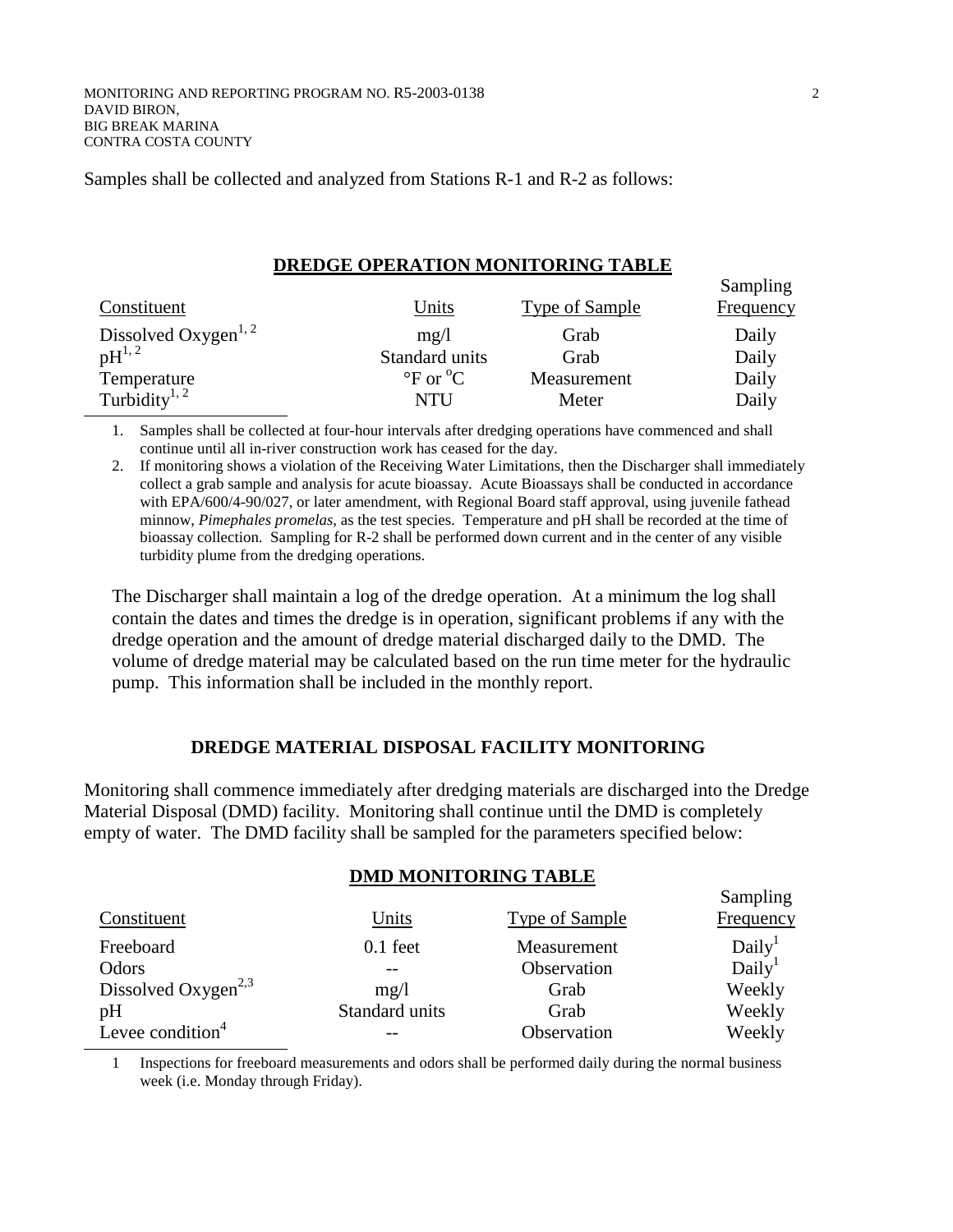- 2 Samples shall be collected at a depth of one foot from each pond in use, opposite the inlet. Samples shall be collected between 0700 and 0900 hours. Monitoring for dissolved oxygen may cease any time that freeboard measurements indicate that level of water in the confined disposal facility is less than 0.5 feet.
- 3 If odors are detected during the daily site inspection, then the Discharger shall conduct daily monitoring for dissolved oxygen until the odors are abated.
- 4 Containment levees shall be observed for signs of seepage or surfacing water along the exterior toe of the levees. If surfacing water is found, then a sample shall be collected and tested for pH and total dissolved solids.

After dewatering, the Discharger shall conduct sediment monitoring. The pH of the sediment in the DMD shall be monitored on a monthly basis after the initial placement for at least 12 consecutive months. At least two soil samples shall be collected from the DMD and tested for pH. This information shall be submitted in the monthly reports. If the pH monitoring data shows that the soil pH is less than 6.0 standard units, then the Discharger shall continue to conduct the soil pH monitoring for an additional two years from the time the acidic condition was determined.

# **REPORTING**

In reporting monitoring data, the Discharger shall arrange the data in tabular form so that the date, sample type (e.g., dredge monitoring, DMD, etc.), and reported analytical result for each sample are readily discernible. The data shall be summarized in such a manner to clearly illustrate compliance with waste discharge requirements and spatial or temporal trends, as applicable. The results of any monitoring done more frequently than required at the locations specified in the Monitoring and Reporting Program shall be reported to the Regional Board.

# **A. Monthly Monitoring Reports**

Daily, weekly, and monthly monitoring data shall be reported in monthly monitoring reports. Monthly reports shall be submitted to the Regional Board on the **1st day of the second month following sampling** (i.e. the January Report is due by 1 March). At a minimum, the reports shall include:

- 1. Results of dredging operations, DMD and soil monitoring;
- 2. A comparison of monitoring data to the discharge specifications and an explanation of any violation of those requirements. Data shall be presented in tabular format;
- 3. Copies of laboratory analytical report(s); and
- 4. A calibration log verifying calibration of all hand-held monitoring instruments and devices used to comply with the prescribed monitoring program.
- 5. If soil monitoring indicates that the soil in the DMD is acidic, then the report shall include a discussion of the corrective action steps taken to neutralize and stabilize the acidic soil condition.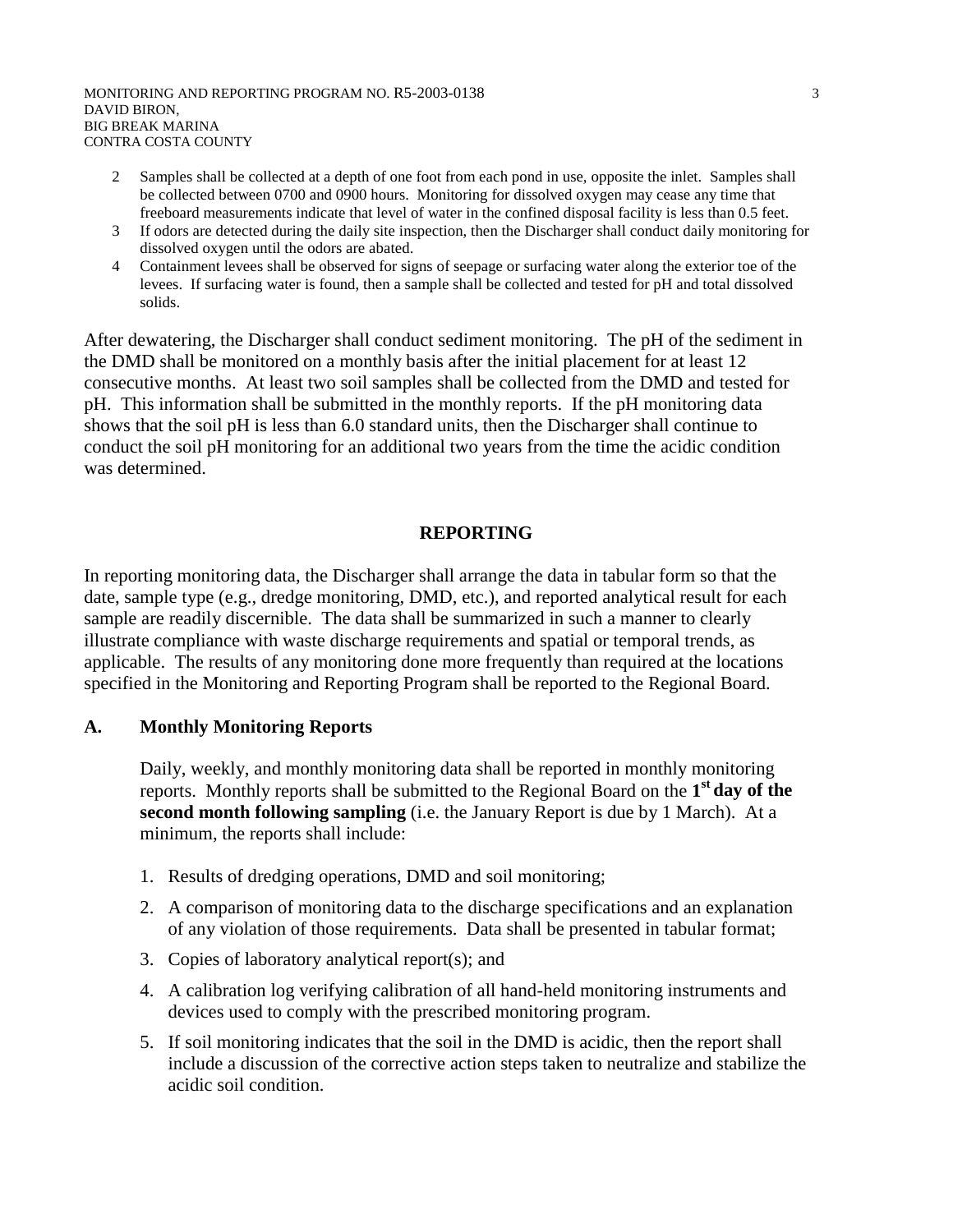A letter transmitting the self-monitoring reports shall accompany each report. Such a letter shall include a discussion of requirement violations found during the reporting period, and actions taken or planned for correcting noted violations, such as operation or facility modifications. If the Discharger has previously submitted a report describing corrective actions and/or a time schedule for implementing the corrective actions, reference to the previous correspondence will be satisfactory. The transmittal letter shall contain the penalty of perjury statement by the Discharger, or the Discharger's authorized agent, as described in the Standard Provisions General Reporting Requirements Section B.3.

The Discharger shall implement the above monitoring program as of the date of this Order.

original signed by

Ordered by:

THOMAS PINKOS, Executive Officer

5 September 2003

(Date)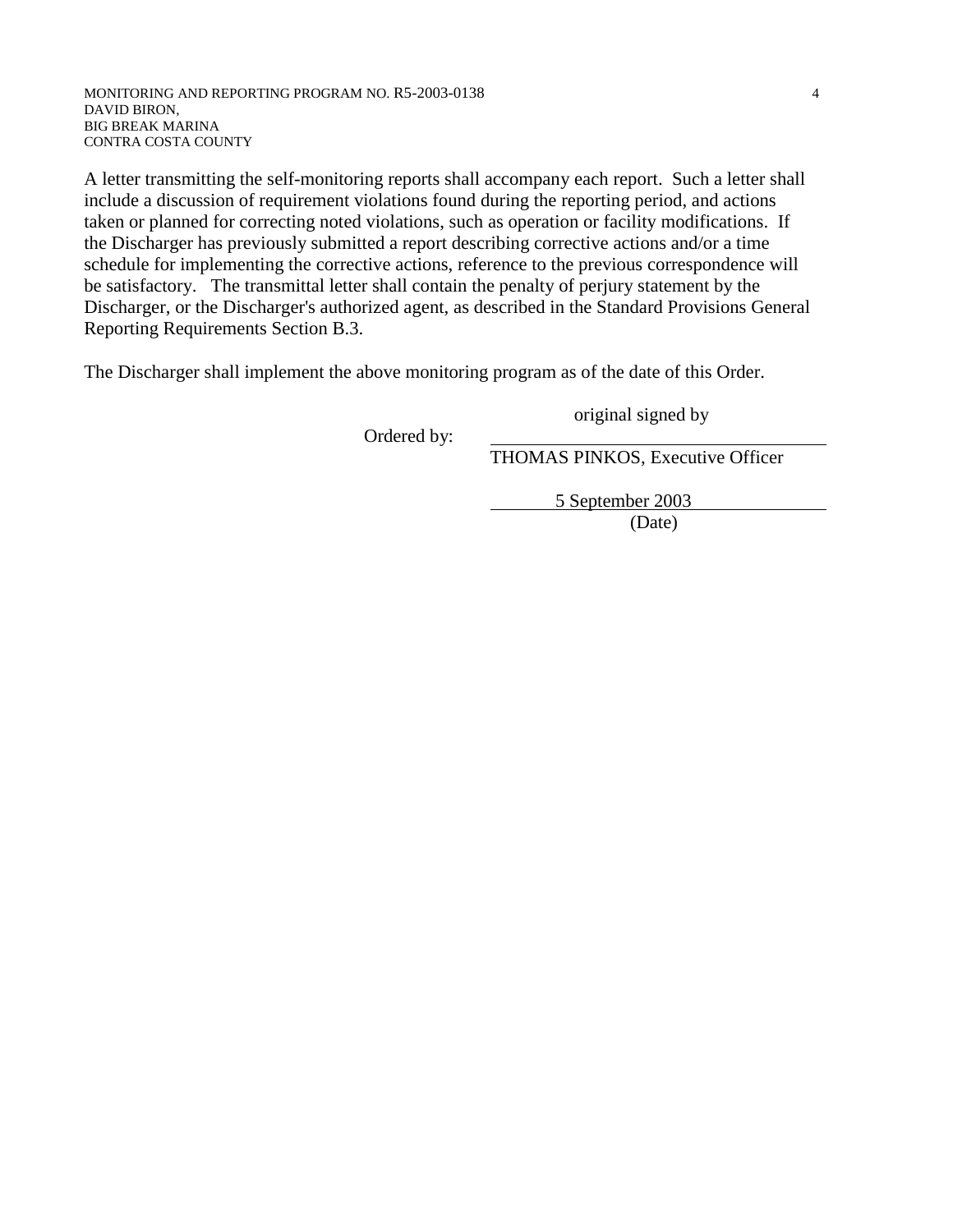# **ORDER NO. R5-2003-0138 ATTACHMENT A**

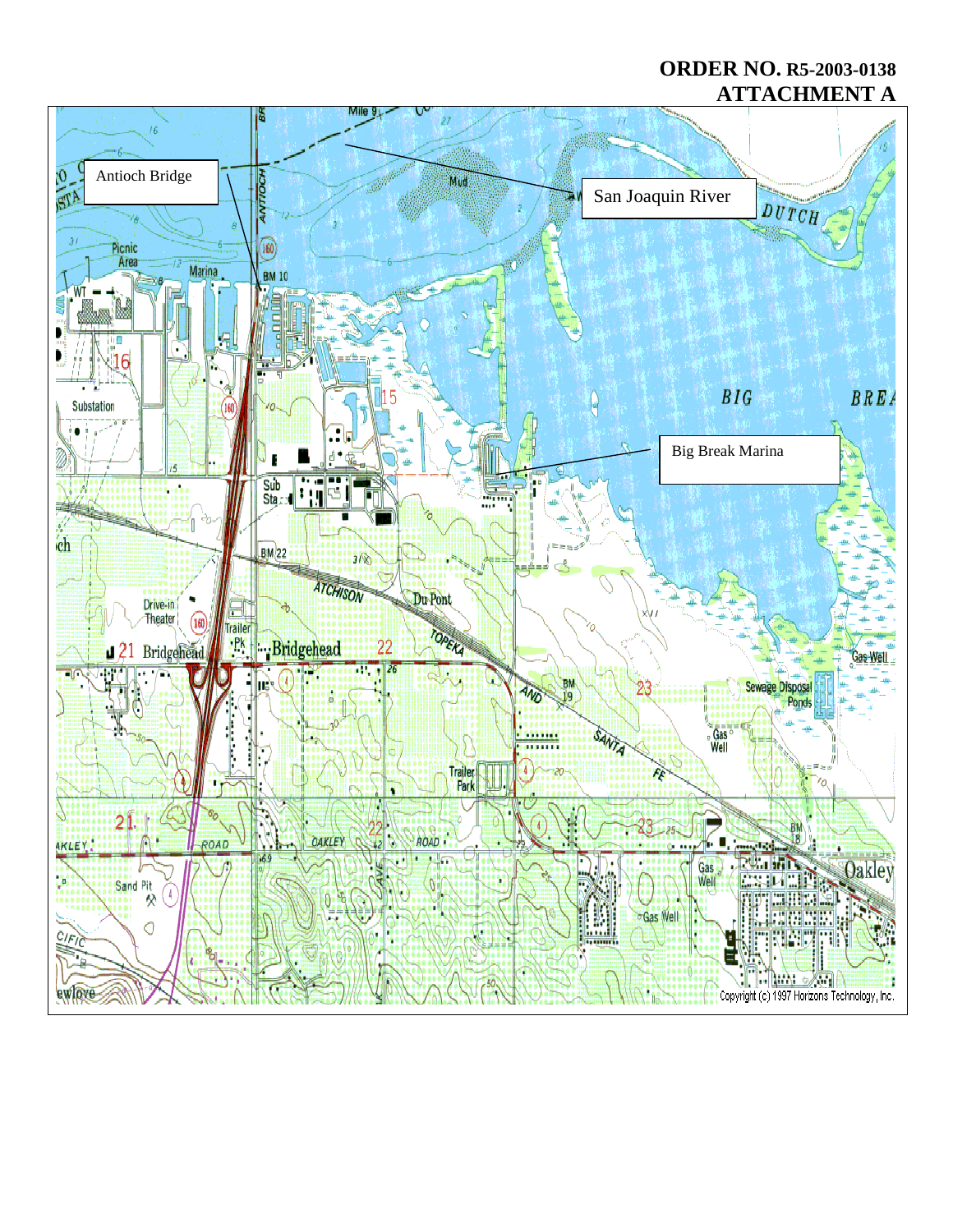# **ORDER NO. R5-2003-0138 ATTACHMENT A**

Drawing Reference: North Antioch United States Department of the Interior Geological Survey

# **SITE PLAN**

DAVID BIRON, BIG BREAK MARINA CONTRA COSTA COUNTY

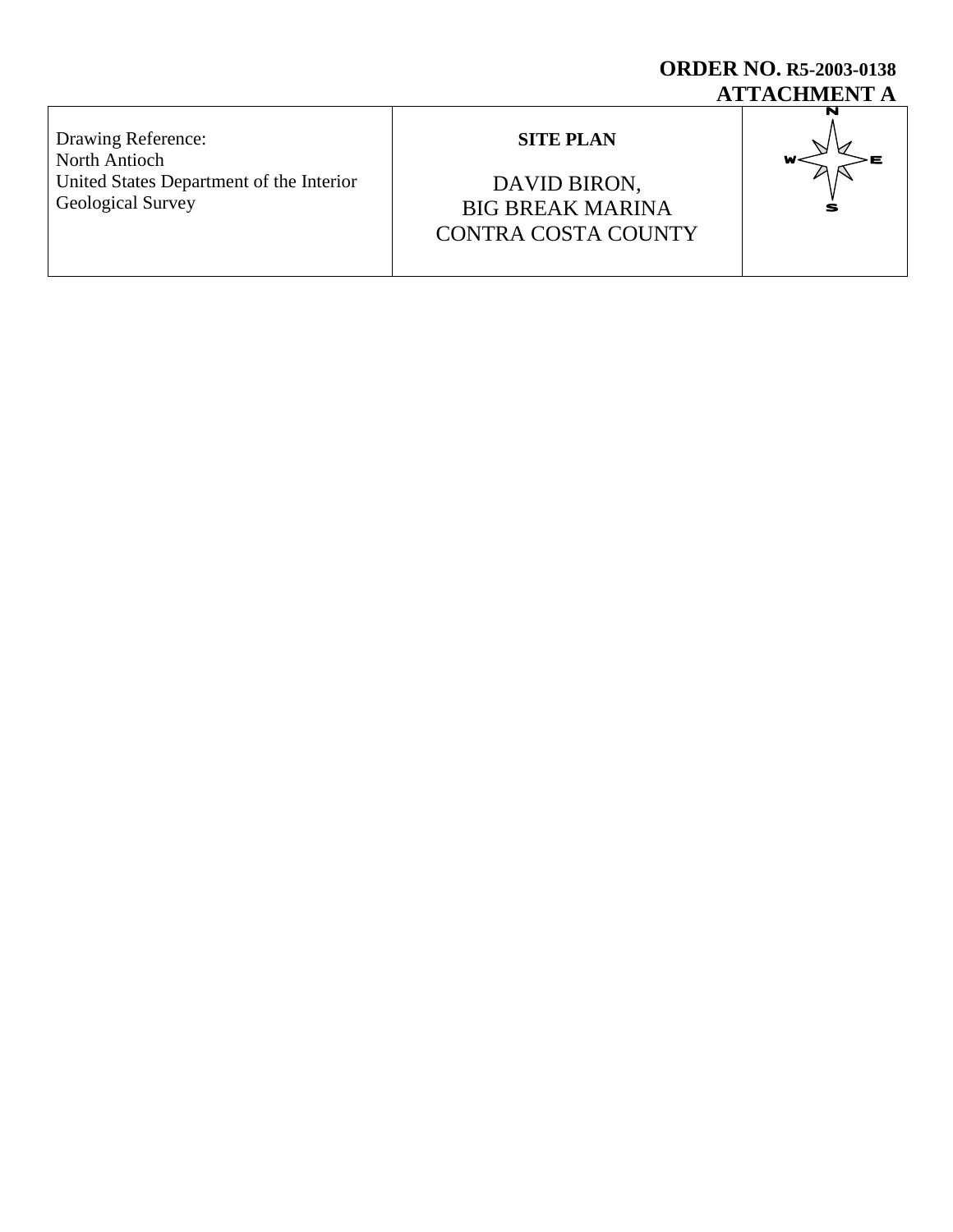

# **ORDER NO. R5-2003-0138 ATTACHMENT B**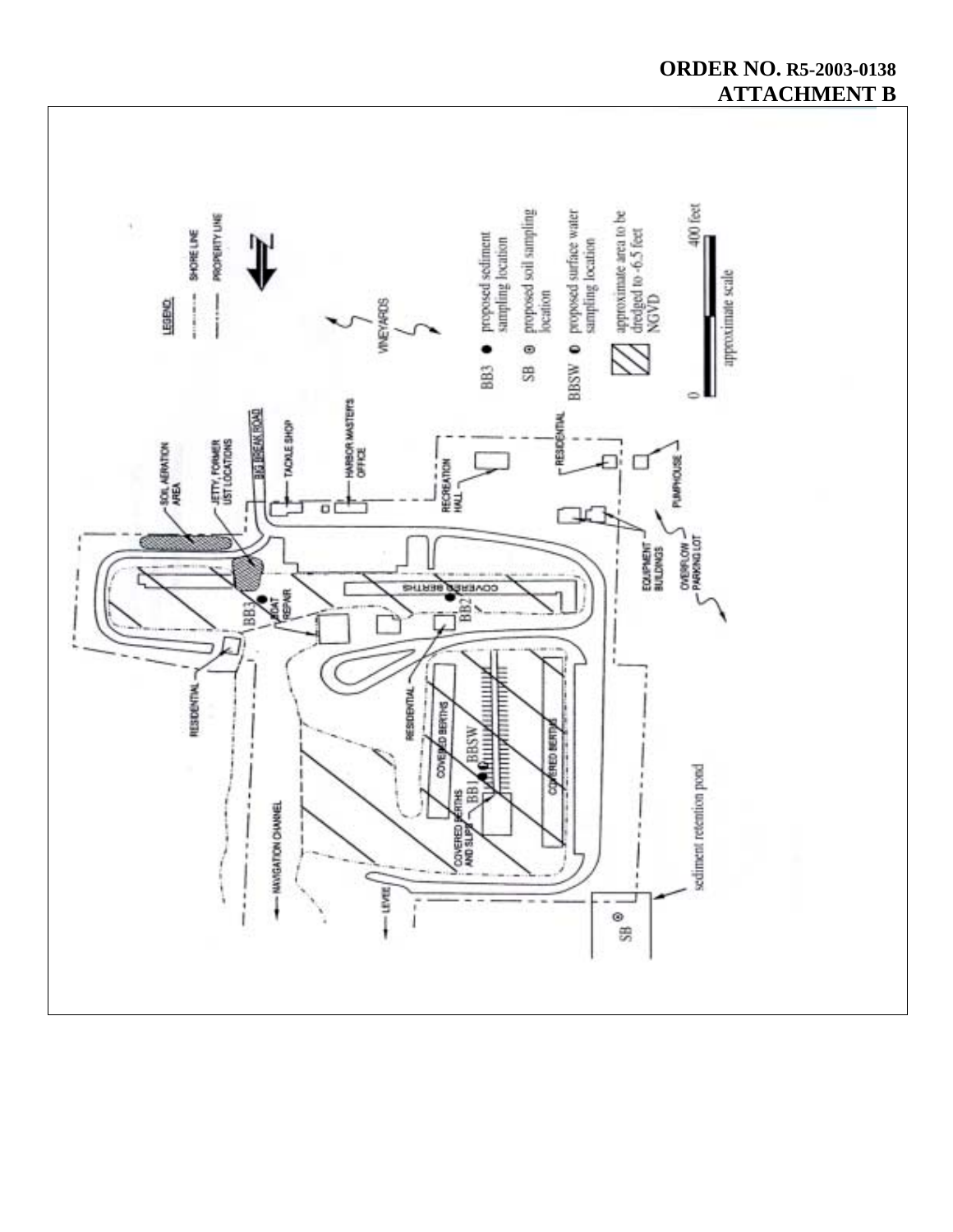# **ORDER NO. R5-2003-0138 ATTACHMENT B**

Drawing Reference: Aquifer Science

# **SITE PLAN**

# DAVID BIRON, BIG BREAK MARINA CONTRA COSTA COUNTY



Not to scale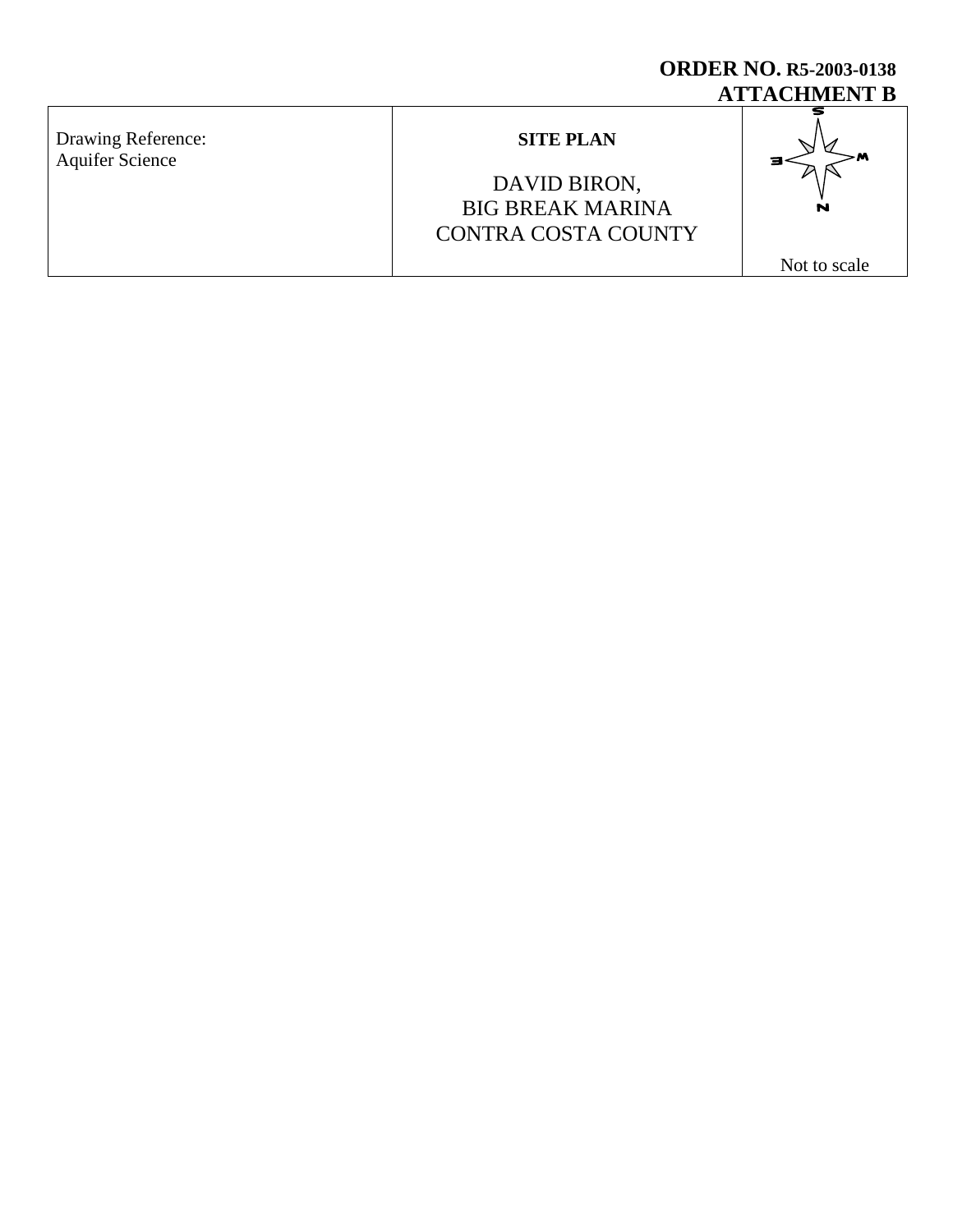## INFORMATION SHEET

ORDER NO. R5-2003-0138 WASTE DISCHARGE REQUIREMENTS DAVID BIRON, BIG BREAK MARINA CONTRA COSTA COUNTY

### **Background**

The marina is situated east of the Antioch Bridge on the south shore of the San Joaquin River at 100 Big Break Road, in Contra Costa County. The marina is an off channel marina that has become heavily silted since it was last dredged in 1989. The project is required to return the harbor to its original depth for boat navigation. The marina contains 190 covered and uncovered boat slips and has a bait shop, restroom, storage building, a boat maintenance shop and residential homes. No fueling docks are currently present at the marina.

The Discharger plans to suction dredge approximately eight acres of the marina's bottom extending from the shoreline to the channel island and through the marina's docks including the boat launch area. The dredging activities will only be conducted within the marina, and no dredging will occur in the San Joaquin River. The dredging will be conducted until a nominal depth of approximately –6.5 feet, relative to National Geodetic Vertical Datum (NGVD) is reached in the harbor. The perimeter of the basin will be dredged at a 3:1 slope until the dredge depth of –6.5 feet is reached.

#### **CEQA Compliance**

Minor maintenance dredge activities are exempt from provisions of California Environmental Quality Act in accordance with Title 14, California Code of Regulations, Section 15304(g). The Department of Fish and Game has filed a Notice of Exemption for the project in accordance with Title 14, California Code of Regulations, Section 15304(g).

#### **Order Limitations**

Limitations proposed in this Order are intended to protect beneficial uses of inland surface water and other water resources and are based on limitations specified in the Basin Plan.

### *Discharge Prohibition A.1*

Discharge Prohibitions A. 1 prohibits the discharge of waste to surface waters. The Discharger has designed the DMD pond to retain the entire discharge, sediment and transport water, on land. Therefore, this Order prohibits the discharge of effluent and waste to surface waters with the exception of minor amounts of sediment that are not captured by the cutter head of the hydraulic dredge, during the dredging operation.

#### *Discharge Prohibition A.2*

Discharge Prohibition A.2 prohibits the discharges from causing or contributing to acute toxicity in the receiving waters. The Basin Plan requires that all waters shall be maintained free of toxic substances in concentrations that produce detrimental physiological responses in human, plant, animal or aquatic life. Water column effects occur when contaminants on the sediment particles are either dissolved or suspended in the water column. During the dredging operation, waste may be discharged from the hydraulic cutter head. This discharge prohibition is based on the Basin Plan narrative toxicity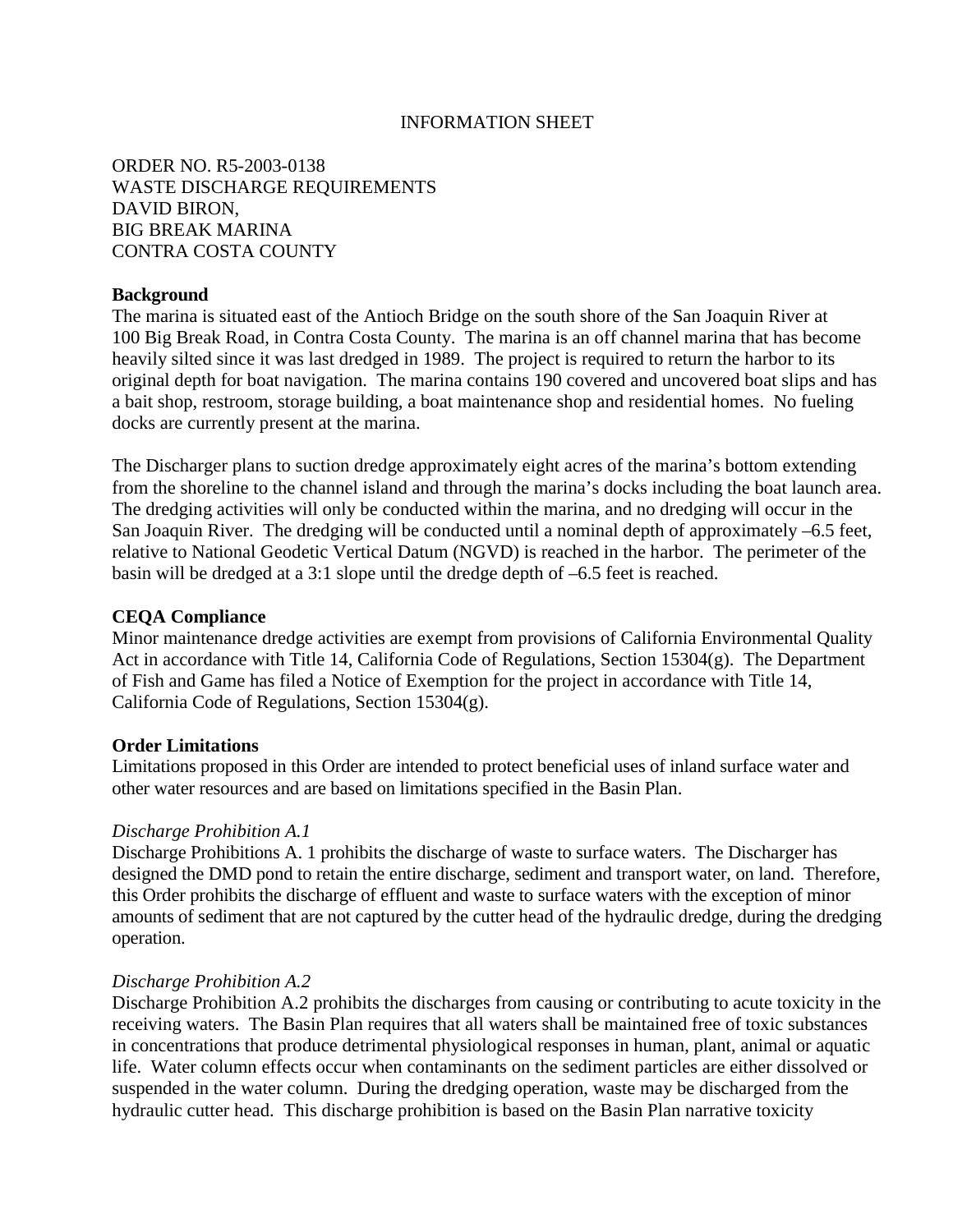objective. The Basin Plan states that "*all waters shall be maintained free of toxic substances in concentrations that produce detrimental physiological responses in human, plant, animal, or aquatic life*. *This objective applies regardless of whether the toxicity is caused by a single substance or the interactive effect of multiple substances*." The Basin Plan requires that "*as a minimum, compliance with this objective…shall be evaluated with a 96-hour bioassay*." Bioassay monitoring is required if the dredge operation monitoring for pH, dissolved oxygen and turbidity indicates that the dredge operation has exceeded specified limitations for any of the listed monitoring parameters. The point of compliance for Discharge Prohibition A.1 shall be at the point of discharge (i.e. dredging operation).

# *Discharge Prohibition A.12*

The Basin Plan contains an objective for turbidity. Dredging operations have the potential to increase turbidity as material is suspended in the water column. The Basin Plan states, "*For Delta waters, the general objective for turbidity apply subject to the following: except for periods of storm runoff… in waters of the Central Delta and 150 NTU in other Delta waters. Exceptions to the Delta specific objective will be considered when dredging operations can cause an increase in turbidity. In this case, an allowable zone of dilution within which turbidity in excess of the limits can be tolerated will be defined for the operation and prescribed in a discharge permit.*" In order to allow a zone of dilution, the point of compliance with the turbidity limitation shall be 300 feet downstream of the dredging operation. This discharge prohibition is based on the Basin Plan turbidity objective.

# *Discharge Prohibition A.13*

Discharge Prohibition A.13 prohibits discharge of domestic wastewater. This is necessary to prevent public contact with wastewater containing potentially pathogenic organisms.

# *Discharge Specifications B.1*

Based on information from the bathymetric survey, the Discharger has calculated that the project will remove 12,000 cubic yards of sediment from the marina. The Discharger used this information to design the storage capacity of the DMD pond. In addition, the project description for the CEQA exemption is for 12,000 cubic yards of dredge material.

# *Groundwater Limitation C.*

State Water Resources Control Regional Board Resolution No. 68-16 requires the Regional Board to maintain high quality waters of the state in regulating discharges until it is demonstrated that any change in quality will be consistent with maximum benefit to the people of the State, will not unreasonably affect beneficial uses, and will not result in water quality less than that described in the Regional Board's policies.

Maintenance dredging operations regulated under this Order provide treatment and control of the discharge that incorporates:

- 1. Pre-dredge testing and site-specific studies to provide assurance that dredged sediments will not contain hazardous waste;
- 2. pH neutralization of potential acid generating sediments; and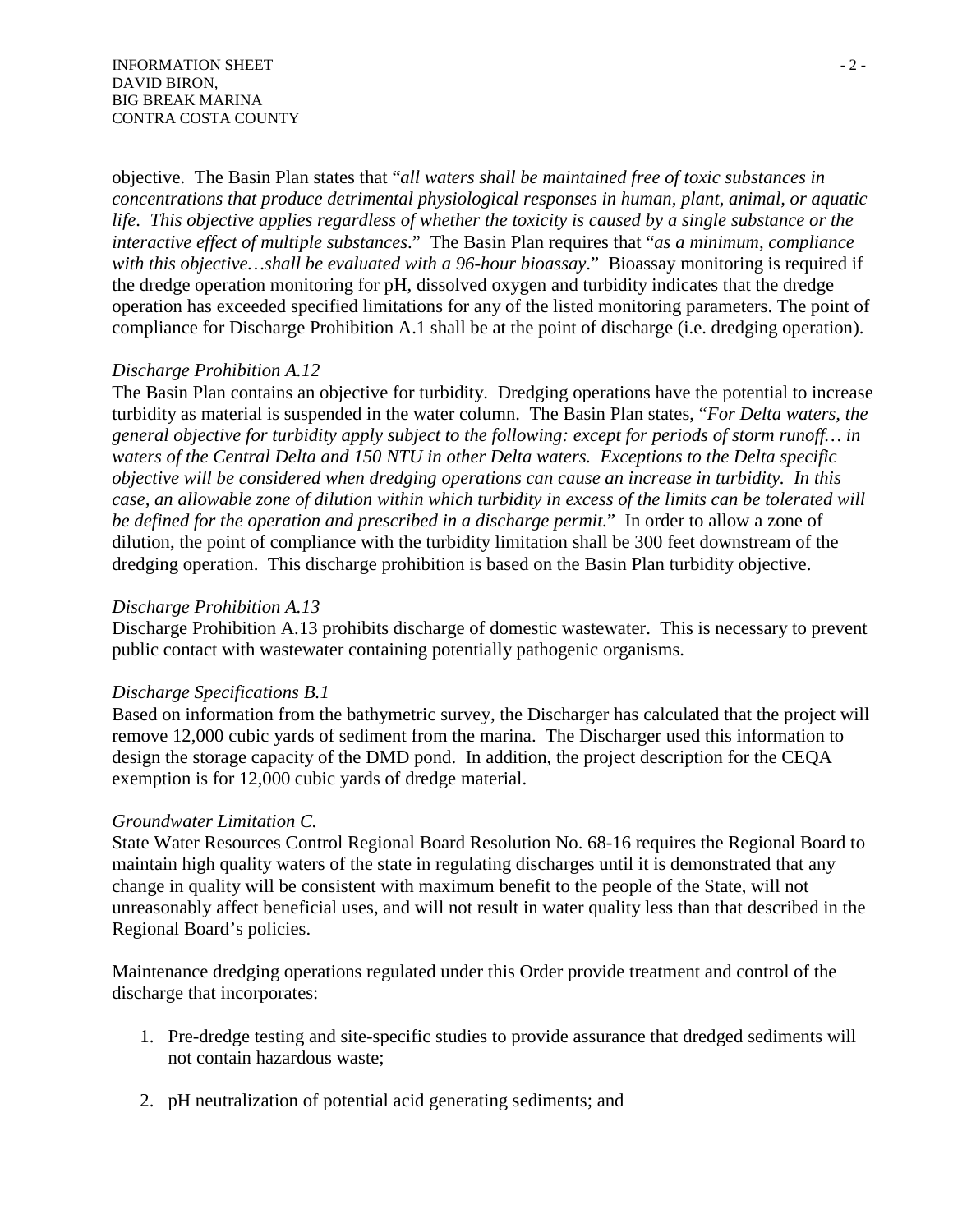3. Inspection and monitoring to ensure that wastes are properly handled and comply with discharge limitations.

Because of these measures, there is essentially no potential for groundwater degradation. Therefore, this Order does not permit groundwater degradation. Accordingly, the discharge is consistent with the antidegradation provisions of Resolution 68-16. If there is evidence that degradation is occurring at any regulated facility, the Executive Officer may revoke coverage for that facility. Additionally, the Regional Board may reopen this Order at any time to reconsider groundwater limitations and other requirements to comply with Resolution No. 68-16 as appropriate.

# *Dredge Material Reuse Limitations D.1*

Dredging operations expose the sediment/materials to oxygenated water and aerobic conditions that oxidize the sulfide complexes to sulfate salts resulting in an increase in acidity. As the acidity increases, the pH lowers which generally makes various metals more soluble, bio-available, and toxic. In order to ensure that the dredged material does not create an acidic environment, the dredged material will be monitored and required to be between a pH value of 6.0 to 8.0 standard units.

# *Receiving Water Limitation E.1*

The Basin Plan contains an objective for dissolved oxygen in the Delta. The Basin Plan states "*Within the legal boundaries of the Delta, the dissolved oxygen concentration shall not be reduced below: Concentrations of dissolved oxygen to fall below 7.0 mg/l in the Sacramento River (below the I Street Bridge) and in all Delta waters west of the Antioch Bridge…*" Dredging operations have the potential to cause oxygen depletion in surface waters. Buried sediments are typically anoxic environments. As these sediments are resuspended in the water column, they consume oxygen as both chemical and biological processes oxidize the sediments. This receiving water limitation, based on the Basin Plan dissolved oxygen objective, has been included in this Order.

# *Receiving Water Limitation E.2*

The Basin Plan contains objectives for floating material and oil/grease. Motorboats have the potential to discharge oil/grease waste that can accumulate in the sediments. Concentrations of oil/grease have typically been found in sediment samples from marinas areas, which may be attributed to boating activities. These receiving water limitations, based on the Basin Plan oil/grease and floating material objectives, have been included in this Order.

# *Receiving Water Limitation E.5*

For all surface water bodies in the Sacramento River and San Joaquin River basins, the Basin Plan includes water quality objectives stating that "*The pH shall not be depressed below 6.5 nor raised above 8.5. Changes in normal ambient pH levels shall not exceed 0.5 in fresh waters with designated COLD or WARM beneficial uses*." The Sacramento-San Joaquin Delta has the beneficial uses of both COLD and WARM (warm freshwater habitat); therefore, this Order includes receiving water limitations for both pH range and pH change. Reduced, anaerobic conditions found in the sediments favor sulfide generation that generally makes metals biologically unavailable. Dredging operations